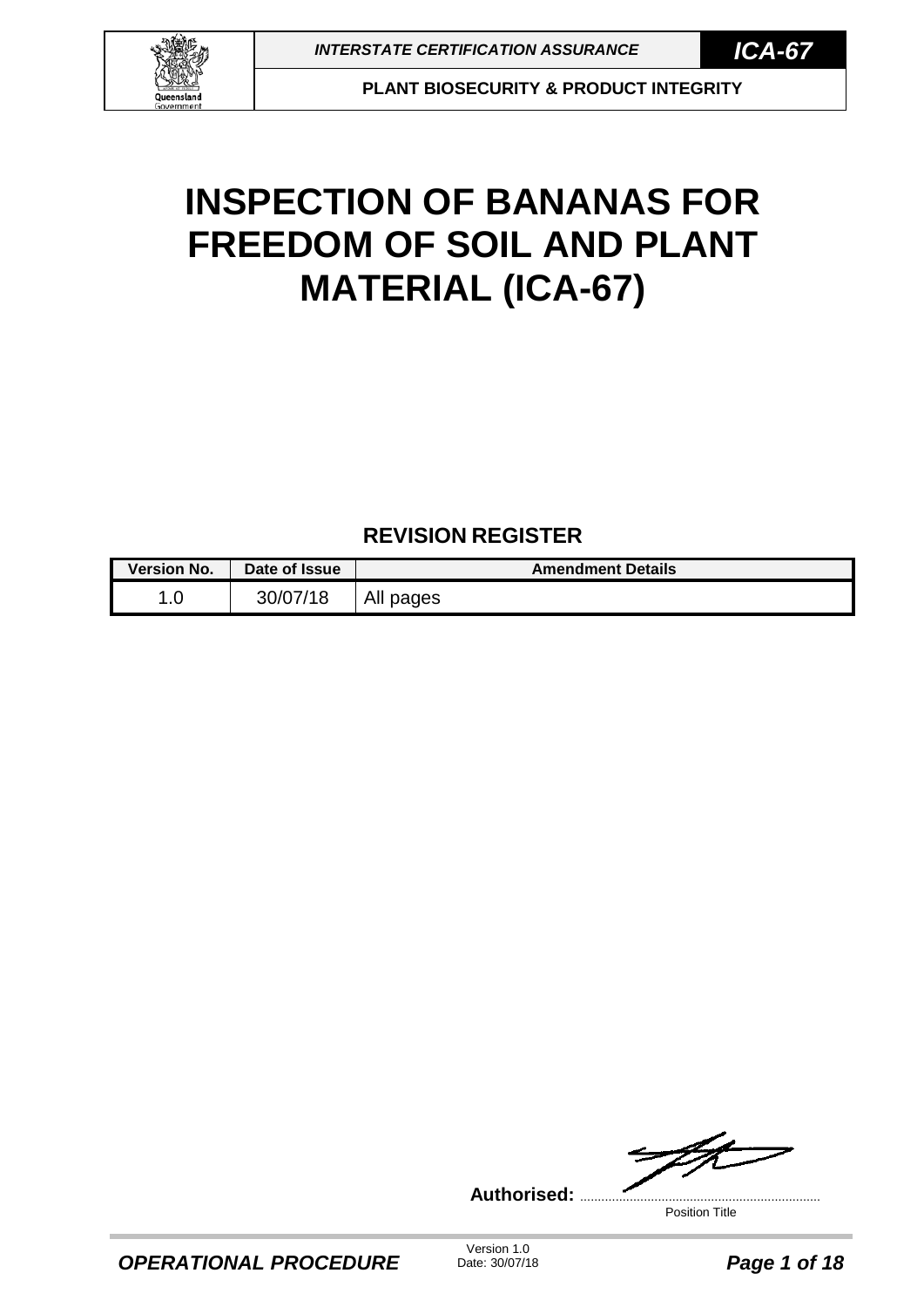



This publication has been compiled by Biosecurity Solutions Australia Pty Ltd for Biosecurity Queensland, Department of Agriculture and Fisheries

© State of Queensland, 2018.

The Queensland Government supports and encourages the dissemination and exchange of its information. The copyright in this publication is licensed under a Creative Commons Attribution 3.0 Australia (CC BY) licence.

Under this licence you are free, without having to seek our permission, to use this publication in accordance with the licence terms.



You must keep intact the copyright notice and attribute the State of Queensland as the source of the publication.

Note: Some content in this publication may have different licence terms as indicated.

For more information on this licence, visit http://creativecommons.org/licenses/by/3.0/au/deed.en

The information contained herein is subject to change without notice. The Queensland Government shall not be liable for technical or other errors or omissions contained herein. The reader/user accepts all risks and responsibility for losses, damages, costs and other consequences resulting directly or indirectly from using this information.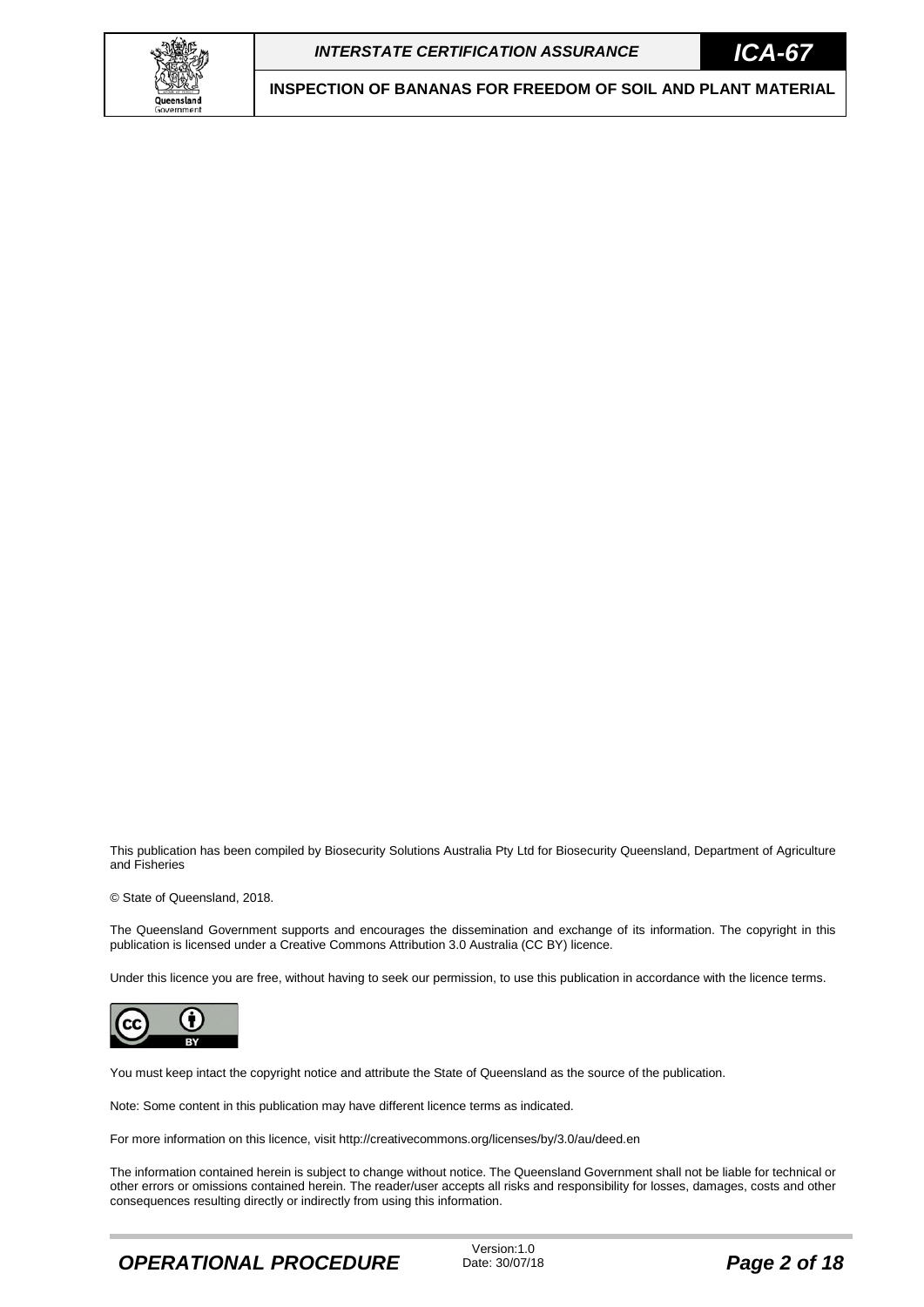

## **TABLE OF CONTENTS**

| 1. |     |                |                                                                   |  |  |  |  |
|----|-----|----------------|-------------------------------------------------------------------|--|--|--|--|
| 2. |     |                |                                                                   |  |  |  |  |
| 3. |     |                |                                                                   |  |  |  |  |
| 4. |     |                |                                                                   |  |  |  |  |
| 5. |     |                |                                                                   |  |  |  |  |
| 6. |     |                |                                                                   |  |  |  |  |
| 7. |     |                |                                                                   |  |  |  |  |
|    | 7.1 |                |                                                                   |  |  |  |  |
|    |     | 7.1.1          |                                                                   |  |  |  |  |
|    |     | 7.1.2          |                                                                   |  |  |  |  |
|    |     | 7.1.3          |                                                                   |  |  |  |  |
|    | 7.2 |                |                                                                   |  |  |  |  |
|    |     | 7.2.1          |                                                                   |  |  |  |  |
|    |     | 7.2.2          |                                                                   |  |  |  |  |
|    |     | 7.2.3          |                                                                   |  |  |  |  |
|    | 7.3 |                |                                                                   |  |  |  |  |
|    |     | 7.3.1          |                                                                   |  |  |  |  |
|    |     | 7.3.2<br>7.3.3 |                                                                   |  |  |  |  |
|    |     | 7.3.4          |                                                                   |  |  |  |  |
|    | 7.4 |                |                                                                   |  |  |  |  |
|    |     | 7.4.1          |                                                                   |  |  |  |  |
|    |     | 7.4.2          |                                                                   |  |  |  |  |
|    |     | 7.4.3          |                                                                   |  |  |  |  |
|    |     | 7.4.4          | Action Following Identification of Nonconforming Packed Product14 |  |  |  |  |
|    |     | 7.4.5          |                                                                   |  |  |  |  |
|    |     | 7.4.6          |                                                                   |  |  |  |  |
|    | 7.5 |                |                                                                   |  |  |  |  |
|    | 7.6 |                |                                                                   |  |  |  |  |
|    |     | 7.6.1          |                                                                   |  |  |  |  |
|    |     | 7.6.2          |                                                                   |  |  |  |  |
|    |     | 7.6.3          |                                                                   |  |  |  |  |
|    | 7.7 |                |                                                                   |  |  |  |  |
|    | 7.8 |                |                                                                   |  |  |  |  |
| 8. |     |                |                                                                   |  |  |  |  |
|    |     |                |                                                                   |  |  |  |  |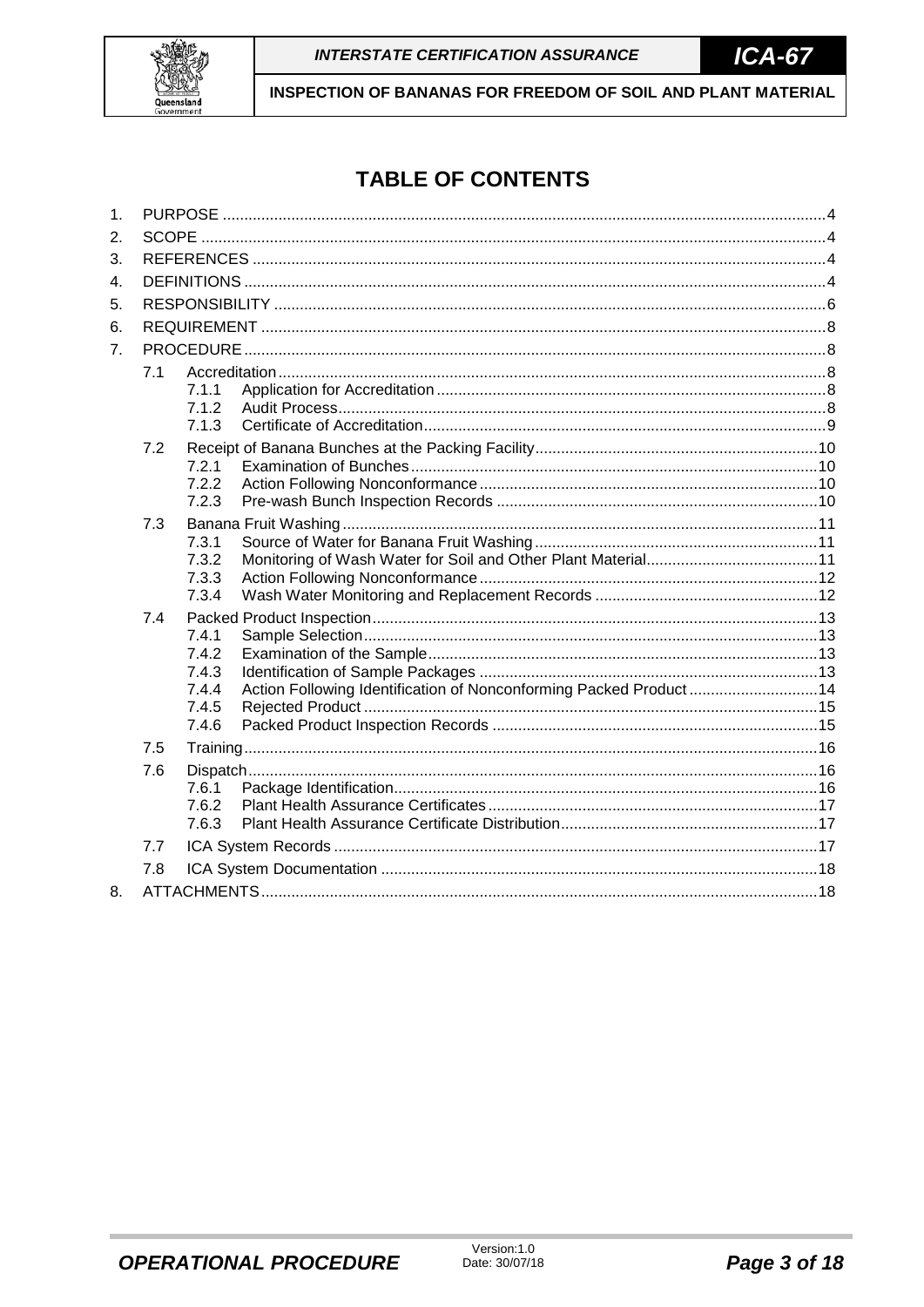

## <span id="page-3-0"></span>**1. PURPOSE**

The purpose of this procedure is to describe-

- (a) the principles of operation and standards required; and
- (b) the responsibilities and practices of personnel;

that apply to the certification of banana fruit under an Interstate Certification Assurance (ICA) arrangement for freedom of soil and other plant material for Panama disease tropical race 4.

### <span id="page-3-1"></span>**2. SCOPE**

This procedure covers all certification of banana fruit for freedom of soil and other plant material from Businesses operating under an Interstate Certification Assurance arrangement in Queensland.

*Freedom of soil and plant material for banana fruit may not be an accepted quarantine entry condition for Panama disease tropical race 4 for all intrastate or interstate markets.*

*Some intrastate or interstate markets may require additional quarantine certification for pests and diseases other than Panama disease tropical race 4 as a condition of entry.*

*It is the responsibility of the Business consigning the produce to ensure compliance with all applicable quarantine requirements.*

*Information on intrastate and interstate quarantine requirements can be obtained from the Certification Assurance Supervisor for your district.*

### <span id="page-3-2"></span>**3. REFERENCES**

**WI-02** *Guidelines for Completion of Plant Health Assurance Certificates.* 

## <span id="page-3-3"></span>**4. DEFINITIONS**

## **Accredit** means to accredit persons to give a Biosecurity Certificate in accordance with Section 430 of the *Biosecurity Act 2014*.

**Accredited Certifier** means the legal entity responsible for the operation of the ICA arrangement detailed on the Accredited Certifier's Application for Accreditation.

**Accrediting authority** means the Government Department responsible for accrediting a certifier under this procedure.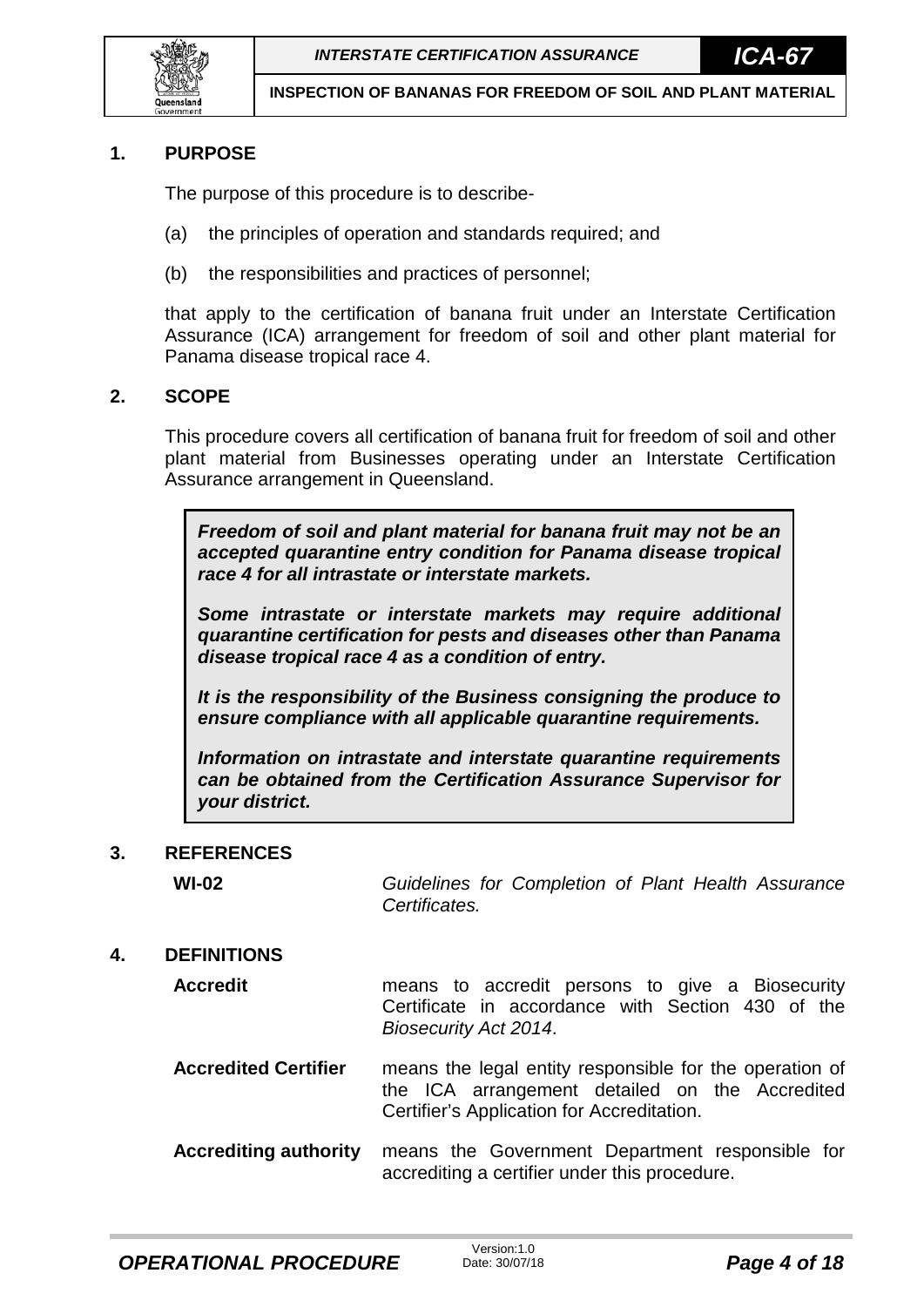



| <b>Application for</b><br><b>Accreditation</b>                | means an Application for Accreditation of a Business for<br>an Interstate Certification Assurance (ICA) Arrangement<br>$[CAF-47]$ .                                                                          |
|---------------------------------------------------------------|--------------------------------------------------------------------------------------------------------------------------------------------------------------------------------------------------------------|
| <b>Authorised Signatory</b>                                   | means an officer of an ICA accredited Business whose<br>name and specimen signature is provided as an<br>authorised signatory with the Business's Application for<br>Accreditation.                          |
| banana fruit                                                  | means fruit of a plant belonging to the family Musaceae.                                                                                                                                                     |
| <b>Business</b>                                               | means the legal entity responsible for the operation of<br>facility and Interstate Certification Assurance<br>the<br>arrangement detailed in the Business's Application for<br>Accreditation.                |
| contamination /<br>contaminated                               | means contaminated by soil or other plant material.                                                                                                                                                          |
| <b>ICA</b>                                                    | means Interstate Certification Assurance.                                                                                                                                                                    |
| <b>Inspector</b>                                              | means an Inspector appointed under the Biosecurity Act<br>2014.                                                                                                                                              |
| <b>Interstate</b><br><b>Certification</b><br><b>Assurance</b> | means a system of certification assurance developed to<br>meet the requirements of State and Territory<br>governments for the certification of produce for interstate<br>and intrastate quarantine purposes. |
| nonconformance                                                | means a nonfulfilment of a specified requirement.                                                                                                                                                            |
| <b>Operational</b><br><b>Procedure</b>                        | means this approved ICA Operational Procedure.                                                                                                                                                               |
| other plant material                                          | means any part of a plant other than banana fruit.                                                                                                                                                           |
| package                                                       | means the complete outer covering or container used to<br>transport and market the product.                                                                                                                  |
| Panama disease<br>tropical race 4                             | means the disease of banana plant material and<br>bananas caused by the tropical race 4 strain of the<br>fungus Fusarium oxysporum f.sp. cubense.                                                            |
| <b>Plant Health</b><br><b>Assurance Certificate</b>           | biosecurity certificate approved by the<br>means a<br>Accrediting Authority for the ICA Scheme [CAF-16].                                                                                                     |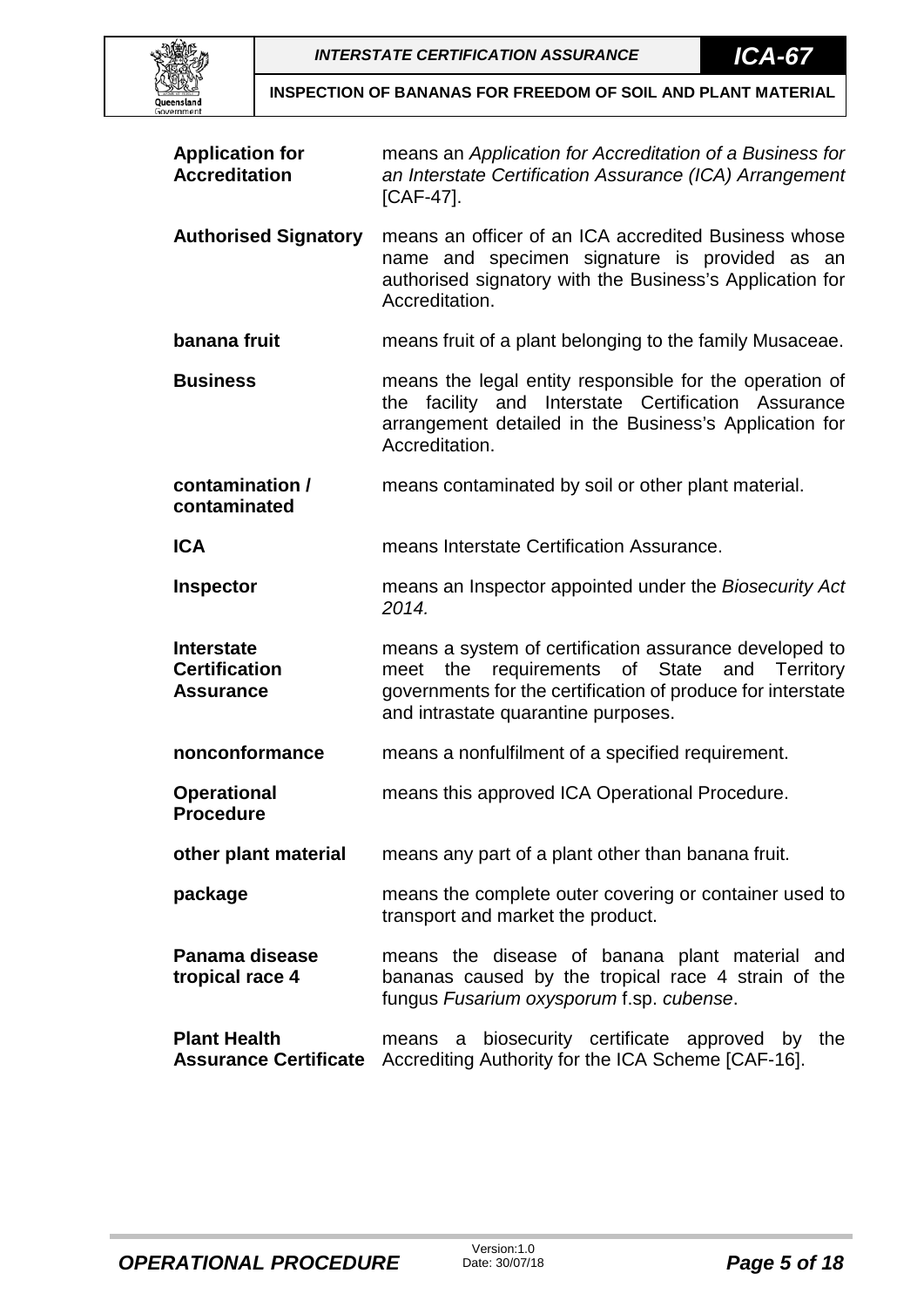

## <span id="page-5-0"></span>**5. RESPONSIBILITY**

The **Certification Controller** is responsible for -

- representing the Business during audits and other matters relevant to ICA accreditation;
- ensuring the Business has current accreditation for an ICA arrangement under this Operational Procedure;
- training staff in their duties and responsibilities under this Operational Procedure;
- ensuring the Business and its staff comply with their responsibilities and duties under this Operational Procedure;
- ensuring all preparation of bananas for certification for freedom of soil and other plant material under the Business's ICA arrangement is carried out in accordance with this Operational Procedure;
- investigating and rectifying any problems following rejection of contaminated banana bunches by the Fruit Recieval Officer (refer [7.2.2\)](#page-9-2);
- ensuring that the water used for banana fruit washing is water that has not come into contact with agricultural soil or banana plants, or has been treated to remove contaminating organisms (refer  $7.3.1$ );
- investigating and rectifying any problems following detection of contamination of wash water or contaminated banana hands in the wash water by the Shed Manager (refer **7.3.3**);
- investigating and rectifying any problems following detection of contamination in packed product by the Packed Product Controller (refer [7.4.4\)](#page-13-0);
- determining corrective action following rejection of packed product (refer  $7.4.5$ ).

The **Fruit Recieval Officer** is responsible for -

- examining banana bunches for contamination on arrival at the packing shed and prior to banana fruit washing (refer [7.2.1\)](#page-9-1); and
- ensuring nonconforming bunches are identified, and controlled in accordance with this Operational Procedure (refer [7.2.2\)](#page-9-2); and
- completing a Pre-wash Bunch Inspection Record in accordance with this Operational Procedure (refer [7.2.3\)](#page-9-3).

The **Shed Manager** is responsible for -

• regularly examining the wash water and banana hands in the wash water for contamination prior to banana fruit packing (refer  $7.3.2$ );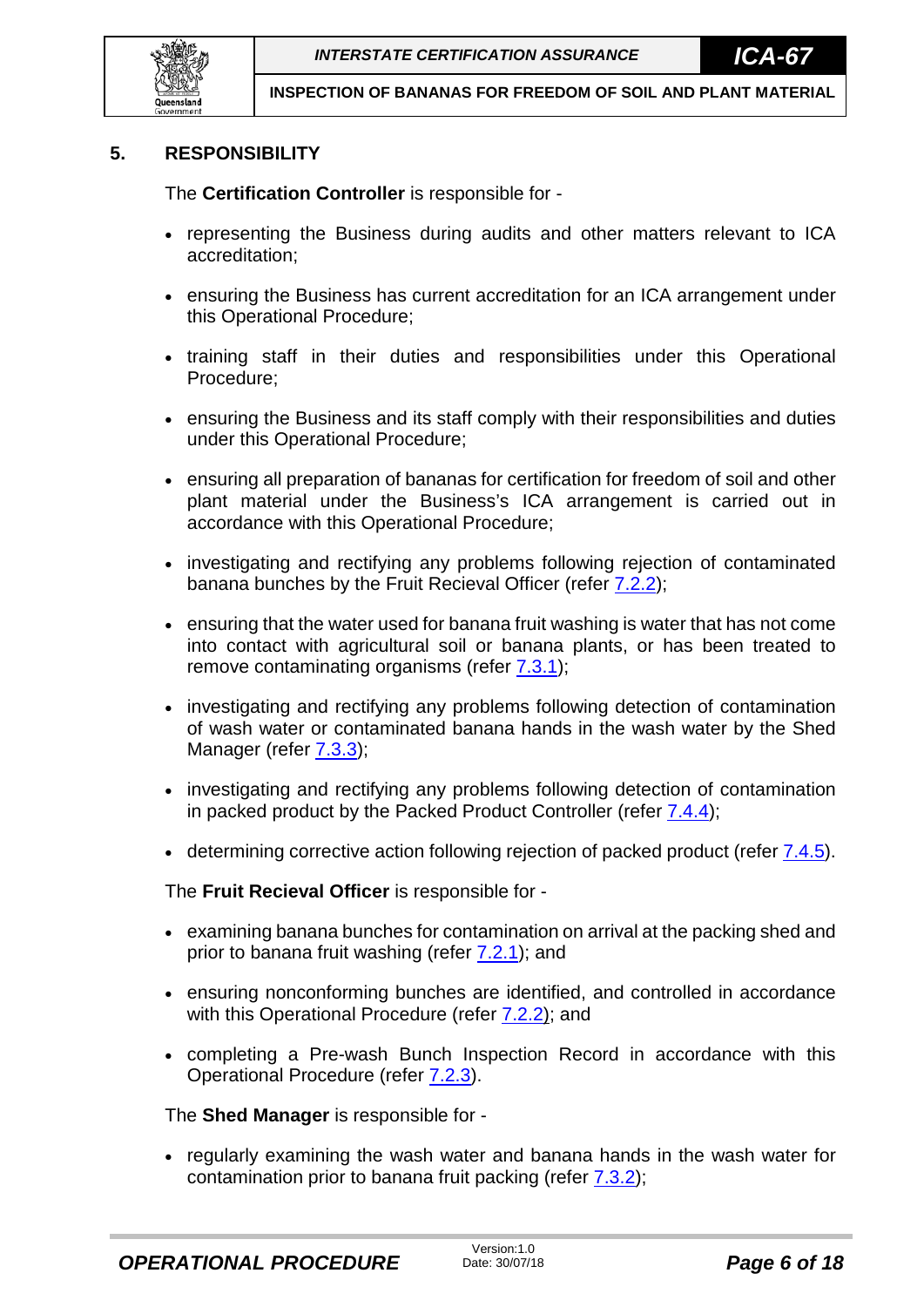

- ensuring nonconforming wash water and banana hands are identified, and controlled in accordance with this Operational Procedure (refer  $7.3.3$ ); and
- completing a Wash Water Monitoring and Replacement Record in accordance with this Operational Procedure (refer [7.3.4\)](#page-11-1).

The **Packed Product Controller** is responsible for -

- sampling and inspecting at least one package per pallet for contamination (refer [7.4.1](#page-12-1) and [7.4.2\)](#page-12-2);
- identifying all sampled packages (refer [7.4.3\)](#page-12-3);
- advising the Certification Controller on rejection of a sample package (refer [7.4.4\)](#page-13-0);
- withdrawing and isolating rejected packed product sample cartons and withdrawn packages following detection of a nonconformity (refer [7.4.5\)](#page-14-0);
- maintaining a Packed Product Inspection Record (refer  $7.4.6$ ).

The **Authorised Dispatcher** is responsible for -

- ensuring all packages covered by a Plant Health Assurance Certificate issued by the Business under this Operational Procedure are identified (refer [7.6.1\)](#page-15-2);
- ensuring a Plant Health Assurance Certificate is completed and signed by an Authorised Signatory of the Business prior to consignment (refer [7.6.2\)](#page-16-0); and
- maintaining copies of all Plant Health Assurance Certificates issued by the Business under the ICA arrangement (refer [7.7\)](#page-16-2).

## **Authorised Signatories** are responsible for -

• ensuring, prior to signing and issuing a Plant Health Assurance Certificate, that produce covered by the certificate has been prepared in accordance with the Business' ICA arrangement and that the details on the certificate are true and correct in every particular (refer [7.6.2\)](#page-16-0).

*These position titles have been used to reflect the responsibilities of staff under the ICA arrangement. These positions may not be present in all Businesses, or different titles may be used for staff who carry out these responsibilities. In some Businesses one person may carry out the responsibilities of more than one position.*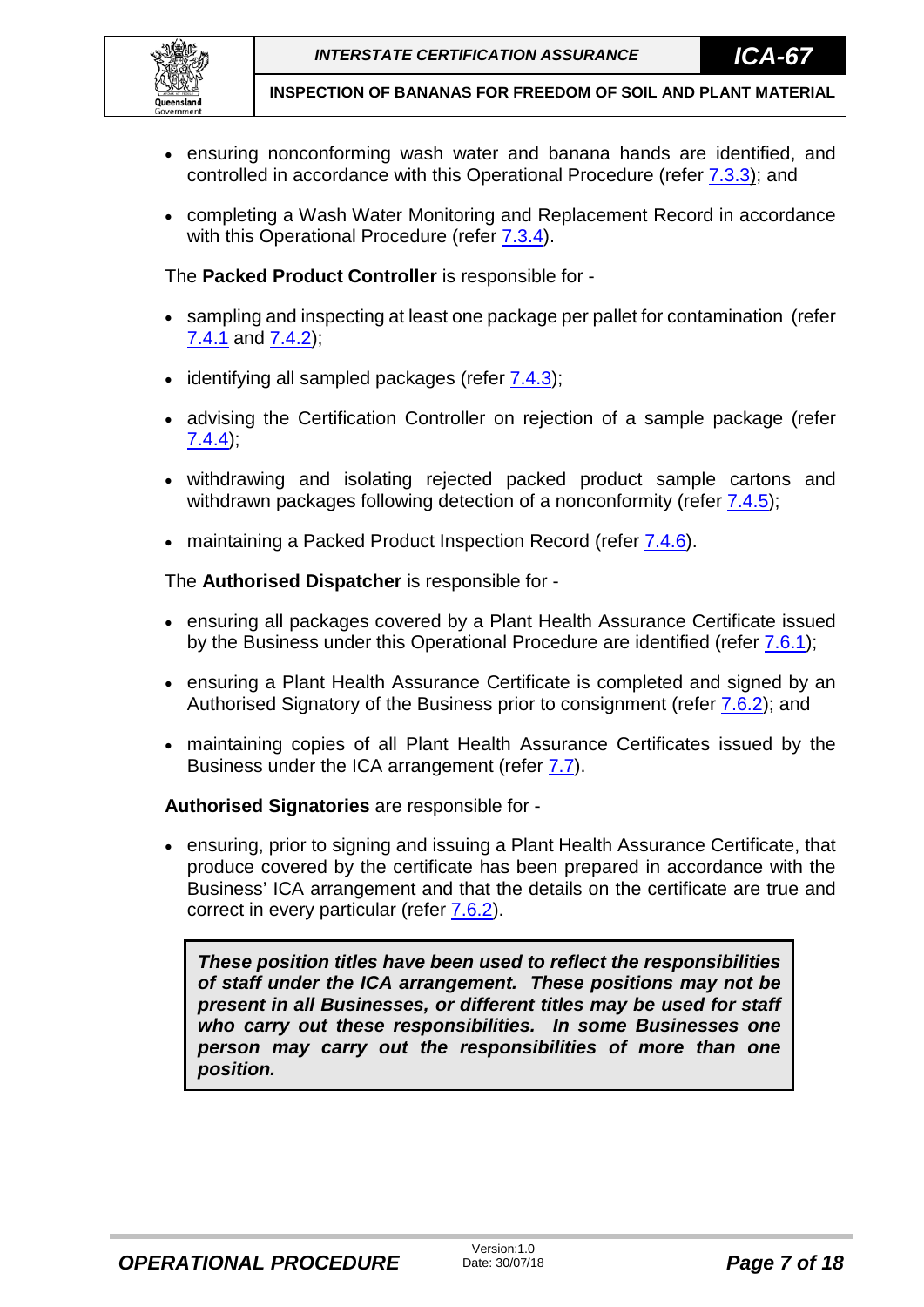

## <span id="page-7-0"></span>**6. REQUIREMENT**

Banana fruit certified for freedom of soil and other plant material must be:

- (a) free of soil;
- (b) free of other plant material; and
- (c) the consignment of which the banana is part of has a complying label or complying identifier that states the name and postcode of the city or town nearest to the place where the banana was grown.

*The Queensland Department of Agriculture and Fisheries and interstate quarantine authorities maintain the right to inspect at any time certified produce and to refuse to accept a Plant Health Assurance Certificate where produce is found not to conform to specified requirements.*

### <span id="page-7-1"></span>**7. PROCEDURE**

### <span id="page-7-3"></span><span id="page-7-2"></span>**7.1 Accreditation**

## **7.1.1 Application for Accreditation**

An Accredited Certifier seeking accreditation for an Interstate Certification Assurance arrangement must make application for accreditation by lodging the form Application for Accreditation of an Accredited Certifier for an Interstate Certification Assurance (ICA) Arrangement [CAF-47] (refer [Attachment 1\)](#page-18-0) at least 10 working days prior to the intended date of commencement of certification of produce.

This application may be lodged online at:-

[https://www.business.qld.gov.au/industries/farms-fishing-forestry/agriculture/land](https://www.business.qld.gov.au/industries/farms-fishing-forestry/agriculture/land-management/certification-moving-plants/accreditation)[management/certification-moving-plants/accreditation](https://www.business.qld.gov.au/industries/farms-fishing-forestry/agriculture/land-management/certification-moving-plants/accreditation)

## <span id="page-7-4"></span>**7.1.2 Audit Process**

### *Initial Audit*

Prior to an Accredited Certifier becoming accredited an initial audit of the business is carried out to verify the ICA system is implemented and capable of operating in accordance with the requirements of the Operational Procedure, and the system is effective in ensuring compliance with the specified requirements of the ICA arrangement.

On completion of a successful initial audit accreditation is granted to cover the current season, up to a maximum of twelve months from the date of initial accreditation, and a Certificate of Accreditation is issued (refer [7.1.3](#page-8-0) [Certificate of](#page-8-0)  [Accreditation\)](#page-8-0).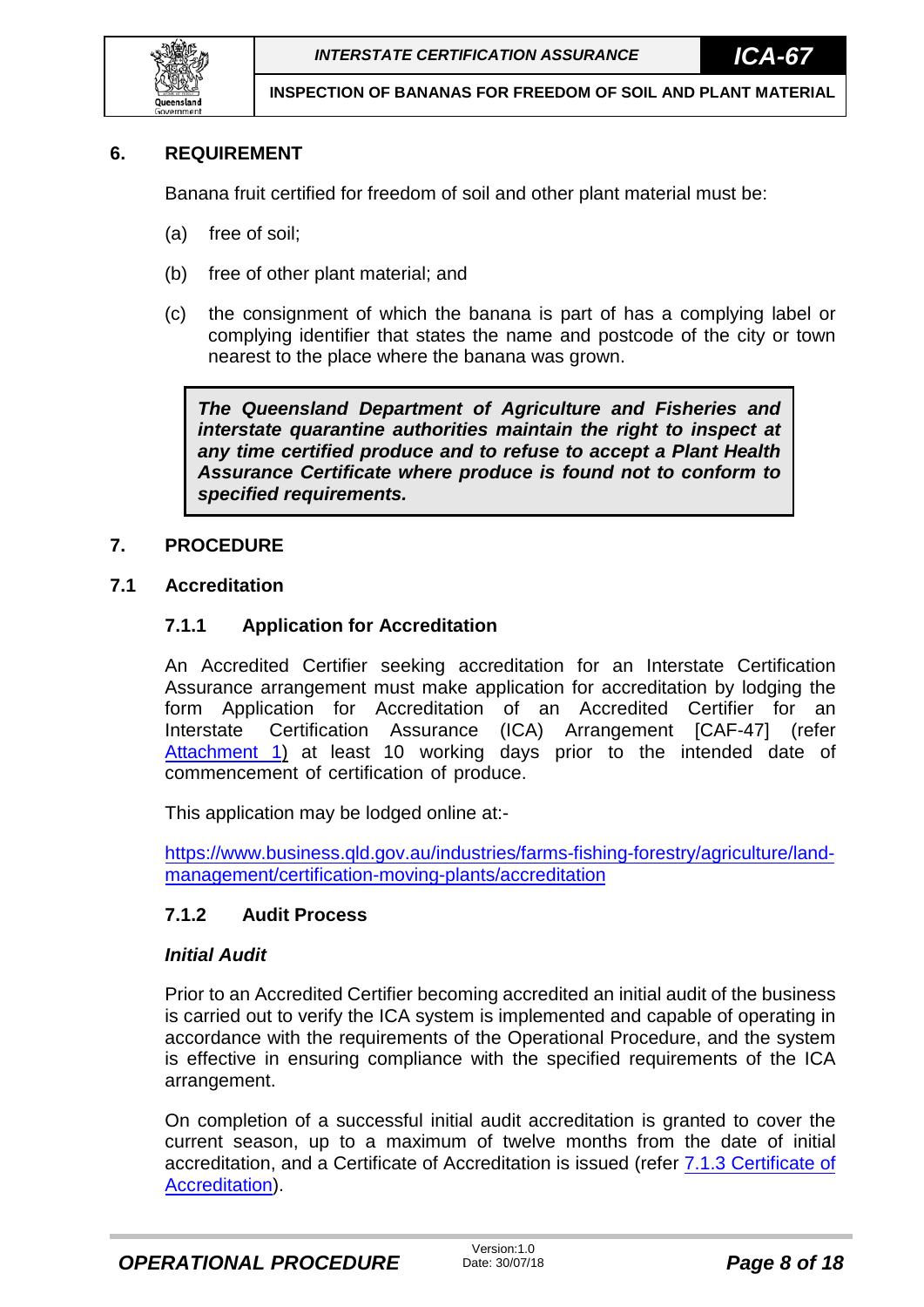

## *Compliance Audits*

Compliance audits are conducted to verify that the ICA system continues to operate in accordance with the requirements of the Operational Procedure.

Compliance audits are, wherever practical, conducted when the ICA system is operating.

A compliance audit is conducted within four weeks of the commencement of accreditation under the ICA arrangement.

An additional compliance audit is conducted between six and nine months after the date of accreditation for an ICA arrangement that operates for more than six months of the year.

Random audits are conducted on a selected number of ICA arrangements each year. Random audits may take the form of a full compliance audit, or audits of limited scope to sample treatment mixtures, certified produce, ICA system records or ICA system documentation.

Unscheduled compliance audits may be conducted at any time to investigate reported or suspected non-conformances.

### *Re-Accreditation*

Accredited Certifiers are required to re-apply for accreditation each year the Accredited Certifier seeks to operate under the ICA arrangement. Accredited Certifiers seeking re-accreditation must lodge a renewal application prior to accreditation lapsing, or if accreditation has lapsed, prior to commencing further certification of produce under the ICA arrangement.

A compliance audit is conducted within twelve weeks of the date of re-accreditation for a Business applying for annual re-accreditation.

A compliance audit is conducted between six and nine months after the date of reaccreditation for an ICA arrangement that operates for more than six months of the year.

## <span id="page-8-0"></span>**7.1.3 Certificate of Accreditation**

An Accredited Certifier will receive a *Certificate of Accreditation for an Interstate Certification Assurance Arrangement* detailing the scope of the arrangement including –

- the facility location;
- the Operational Procedure covered;
- type of produce; and
- the period of accreditation.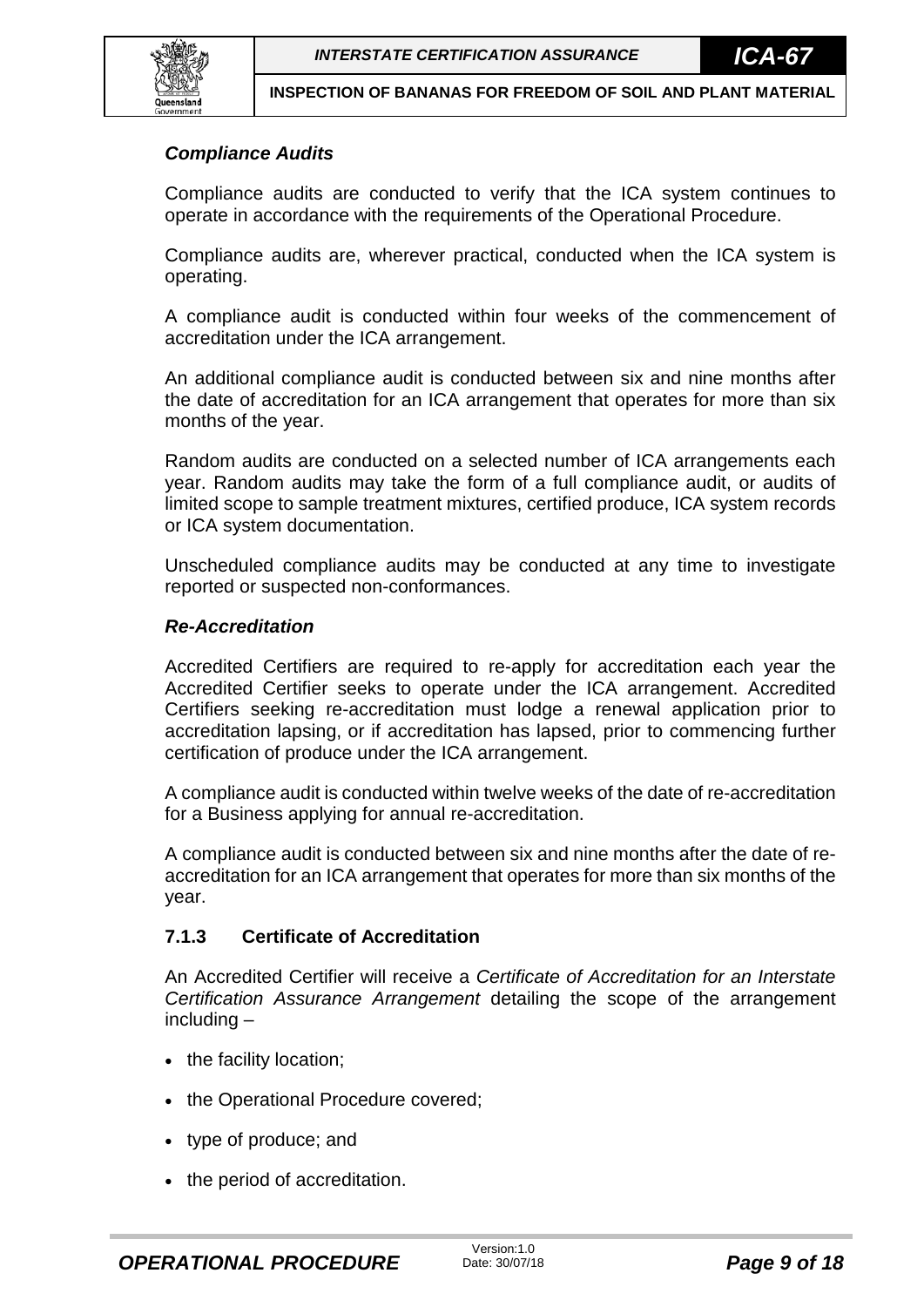

The Accredited Certifier must maintain a current Certificate of Accreditation and make this available on request by an Inspector.

*An Accredited Certifier may not commence or continue certification of produce under the ICA arrangement unless it is in possession of a valid and current Certificate of Accreditation for the facility, procedure and produce type covered by the Plant Health Assurance Certificate.*

## <span id="page-9-0"></span>**7.2 Receipt of Banana Bunches at the Packing Facility**

The Certification Controller must ensure that after receipt of banana bunches at the packing facility, and prior to banana fruit washing, the Fruit Receival Officer inspects each banana bunch for contamination by soil and other plant material.

## <span id="page-9-1"></span>**7.2.1 Examination of Bunches**

At receipt and after de-bagging of each banana bunch in the packing shed the Fruit Receival Officer must visually inspect each banana bunch to ensure the bunch is not contaminated by soil and other plant material by –

- (a) inspecting 100% of the fruit present on a banana bunch for soil and other plant material contamination; and
- (b) inspecting areas within the bunch for soil and other plant material contamination.

## <span id="page-9-2"></span>**7.2.2 Action Following Nonconformance**

Should contamination by soil or other plant material be detected, the Fruit Receival Officer must withdraw the bunch and –

- (a) physically remove the soil and other plant material from the bunch and accept the bunch for washing (refer **7.3 Banana Fruit Washing**); or
- (b) mark and isolate the bunch and reject the bunch for certification.

The Certification Controller must be advised if any bunch is rejected and conduct an investigation to identify and rectify the cause of the contamination.

*Physical removal of contamination may include removal of contamination by hand, or removal of contamination using a mechanical device or other means, for example by removing contamination using pressurised air or water.*

## <span id="page-9-3"></span>**7.2.3 Pre-wash Bunch Inspection Records**

Pre-wash Bunch inspection records must be in the form of a Pre-wash Bunch Inspection Record (refer [Attachment 3\)](#page-21-0) or a record which captures the same information.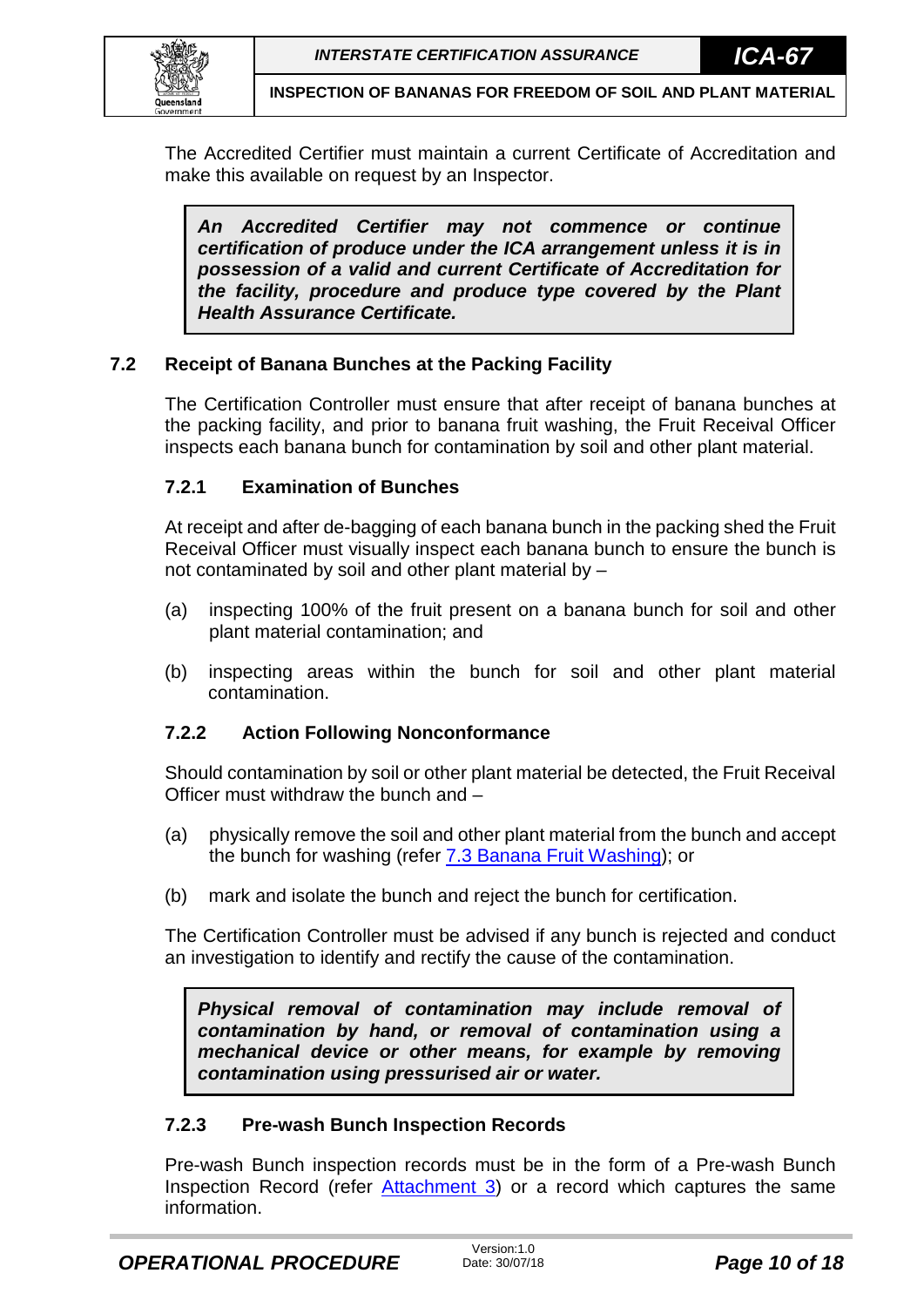

Pre-wash bunch inspection records **must** include -

- the date of inspection of the bunches;
- the start time and the finish time of the banana bunch inspection period;
- an acknowledgement that all banana bunches were inspected for contamination;
- details of defects or problems detected during inspection;
- the number of any withdrawn or rejected bunches;
- the corrective action taken to rectify any problem(s); and
- the name and signature of the Fruit Receival Officer.

An example of a completed Pre-wash Bunch Inspection Record is included as [Attachment 4.](#page-22-0)

### <span id="page-10-0"></span>**7.3 Banana Fruit Washing**

The Certification Controller must ensure that water used for washing banana fruit prior to packing has not been exposed to sources of Panama disease tropical race 4.

After pre-wash banana bunch inspection and de-handing, the Shed Manager must ensure that:

- (a) all banana fruit is washed; and
- (b) wash water and banana hands present in the wash water are monitored for contamination by soil and other plant material.

## <span id="page-10-1"></span>**7.3.1 Source of Water for Banana Fruit Washing**

The Certification Controller must ensure that the water used for banana fruit washing is water that has not come into contact with agricultural soil or banana plants, or the water has been treated to remove contamination.

*Examples of complying water include bore water, rain water that is collected directly into a tank, town water, chlorinated river water, or water from approved clean water irrigation schemes.* 

## <span id="page-10-2"></span>**7.3.2 Monitoring of Wash Water for Soil and Other Plant Material**

The Shed Manager must continually monitor the banana fruit washing process for contamination by soil and other plant material by visually inspecting:

(a) the wash water, to ensure that the wash water does not contain major contamination by soil or other plant material that could cause a banana hand to be contaminated prior to packing; and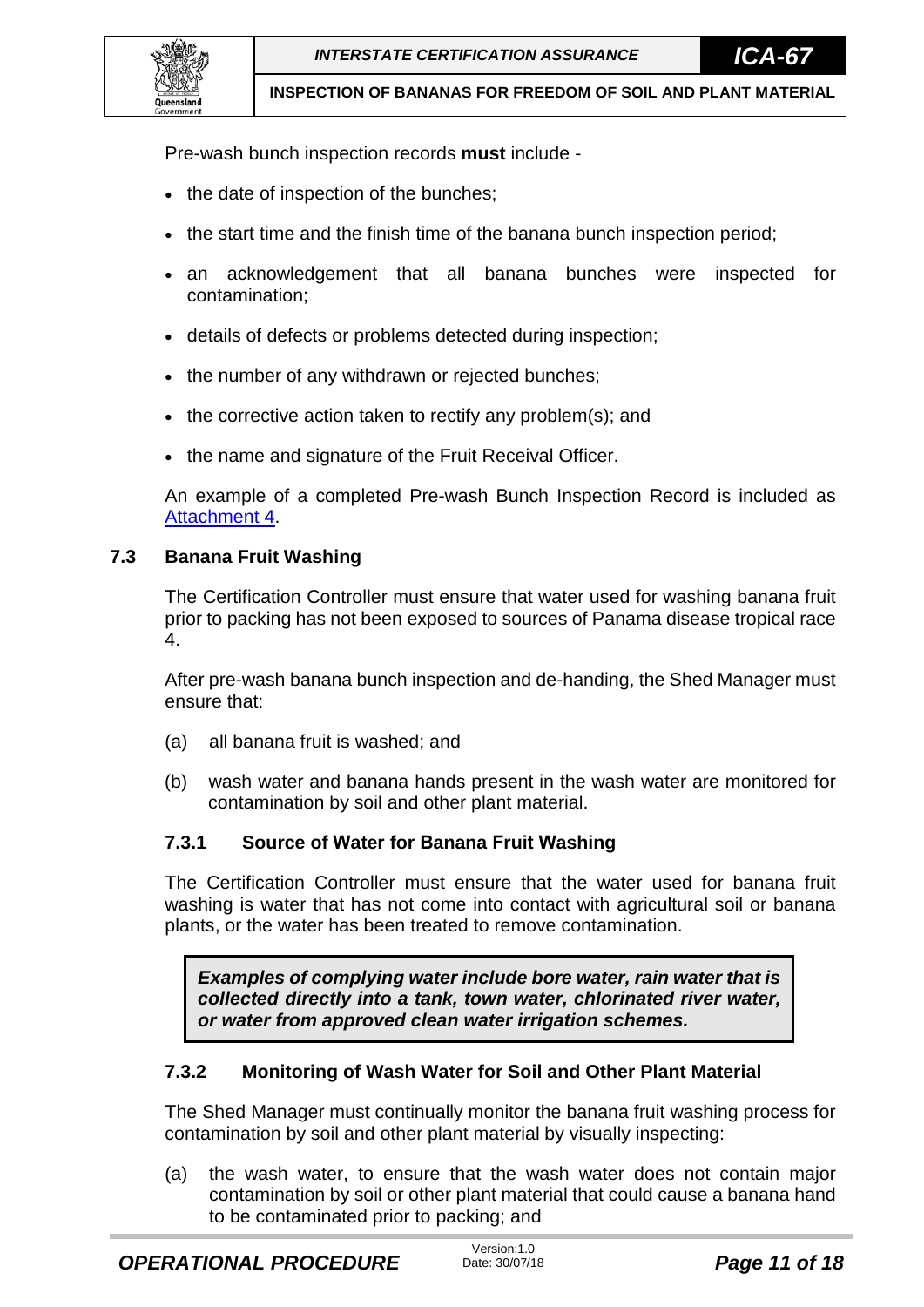

(b) banana hands present in the wash water, to ensure that banana hands present in the wash water are not contaminated by soil and other plant material.

## <span id="page-11-0"></span>**7.3.3 Action Following Nonconformance**

Should the Shed Manager identify either contamination of the wash water that could cause a banana hand to be contaminated prior to packing, or banana hands in the wash water that are contaminated, the Shed Manager must –

- (a) stop the washing process;
- (b) reject, remove and isolate any banana hands present in the wash tank;
- (c) remove the wash water from the wash water tank;
- (d) inspect the wash water tank for soil and other plant material contamination and remove the soil and other plant material contamination if present; and
- (e) re-wash the rejected product.

The Certification Controller must be advised of the nonconformance and conduct an investigation to identify and rectify the cause.

*A Business may choose to take preventative action by regularly replacing the wash water in the wash tank, or by taking other steps, to minimise the risk of contamination and nonconformance to this requirement.* 

## <span id="page-11-1"></span>**7.3.4 Wash Water Monitoring and Replacement Records**

Wash water monitoring and replacement records must be in the form of a Wash Water Monitoring and Replacement Record (refer [Attachment 5\)](#page-23-0) or a record which captures the same information.

Wash water monitoring and replacement records **must** include -

- the source of the wash water;
- the date of washing of the banana fruit;
- the start time and the end time of the wash water monitoring period;
- the time of any wash water removal and wash water tank inspection and cleaning;
- details of monitoring observations, including defects or problems detected during the wash water monitoring, the rejection of any banana hands and the corrective action taken to rectify the problem(s); and
- the name and signature of Shed Manager.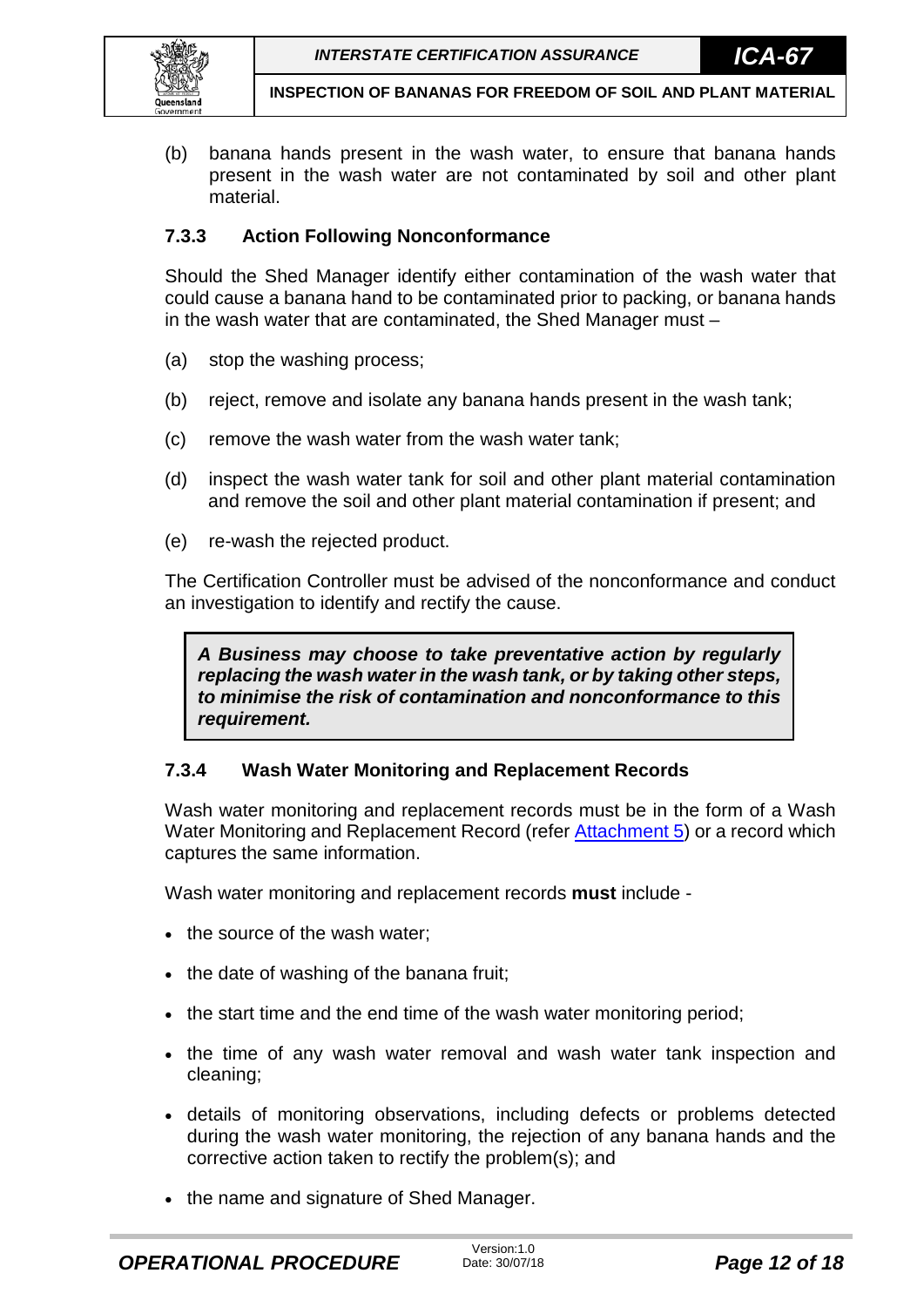

An example of a completed Water Monitoring and Replacement Record is shown as [Attachment 6.](#page-24-0)

## <span id="page-12-0"></span>**7.4 Packed Product Inspection**

The Packed Product Controller must continually monitor packed product for soil and other plant material contamination by selecting a minimum of one package from each pallet of packed product for inspection.

The Packed Product Controller must advise the Certification Controller of any problems or potential problems detected in sample packages so corrective action can be implemented.

## <span id="page-12-1"></span>**7.4.1 Sample Selection**

One sample package must be selected at random from each pallet of packed product to be certified during assembly of the pallet.

Part pallets must be regarded as full pallets for the purpose of this Operational Procedure.

## <span id="page-12-2"></span>**7.4.2 Examination of the Sample**

The Packed Product Controller must remove and carry out 100% inspection of the sample package and banana fruit in the sample package for the presence of soil and other plant material.

The Packed Product Controller must ensure that:

- (a) the sample package contains no soil or other plant material; and
- (b) no banana fruit within the package are contaminated by soil or other plant material.

*Inspection of the sample package includes examination of the complete inner and outer surfaces of the container used to transport and market the product, and any other thing contained within that is not banana fruit.*

## <span id="page-12-3"></span>**7.4.3 Identification of Sample Packages**

Each sample package removed for inspection must be sequentially numbered during the day of packing.

The Packed Product Controller must identify each sample package by placing a stamp or sticker with the lettering PPS No. (Packed Product Sample No.) on the exposed end of the package and mark on or below the identifier the sequential sample number and their initials prior to returning it to the pallet.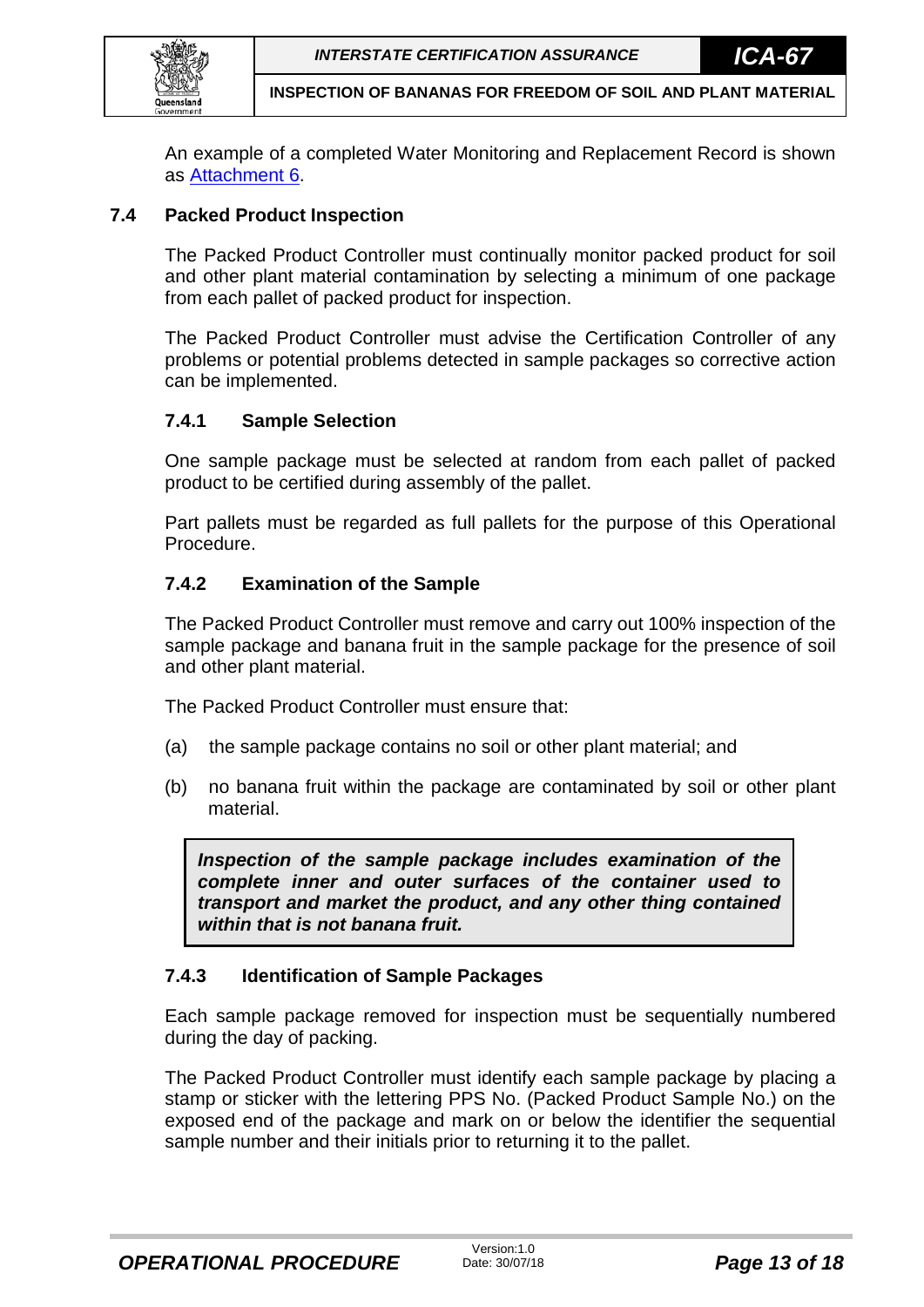

The sample packages examined by the Packed Product Controller must be stacked on the pallet with the PPS No. visible on the outside of each pallet packed for certification for freedom of soil and plant material.

An example of a PPS No. stamp or sticker is shown as [Attachment 7.](#page-25-0)

## <span id="page-13-0"></span>**7.4.4 Action Following Identification of Nonconforming Packed Product**

If any sample package, or any single banana fruit in a sample package is found to be contaminated by soil or other plant material the Packed Product Controller must -

- (a) reject and isolate the package which failed inspection;
- (b) withdraw and isolate the other packages on the pallet;
- (c) withdraw and isolate all packed product on complete pallets packed since the detection and on incomplete pallets at the time of the inspection; and
- (d) stop the packing line.

The Certification Controller must be advised if any sample package is rejected. The Certification Controller must advise the Fruit Receival Officer and Shed Manager of the nonconformance and conduct an investigation to identify the cause. Once any problems have been identified and rectified, packing may recommence on to new pallets.

The Packed Product Controller must note in the "Comments" section of the Packed Product Inspection Record next to the entry for the sample package which failed inspection, the reason for failure and the number of withdrawn packages.

Following resumption of packing, the Packed Product Controller must select another three sample packages at random from the withdrawn pallets. The Packed Product Controller must carry out 100% inspection of these three sample packages for conformance with requirements.

Sample packages must be given the next three Packed Product Sample (PPS) numbers after the sample package which initially failed inspection and must be identified in accordance with this Operational Procedure (refer **7.4.3 Identification** [of Sample Packages\)](#page-12-3). The inspection results must be entered on the Packed Product Inspection Record.

If all three sample packages are found to conform, the withdrawn pallets and the three sample packages may be passed for certification and returned to the pallet assembly point.

If any of the three sample packages fail the inspection, all packages on the withdrawn pallets and the three sample packages must be rejected.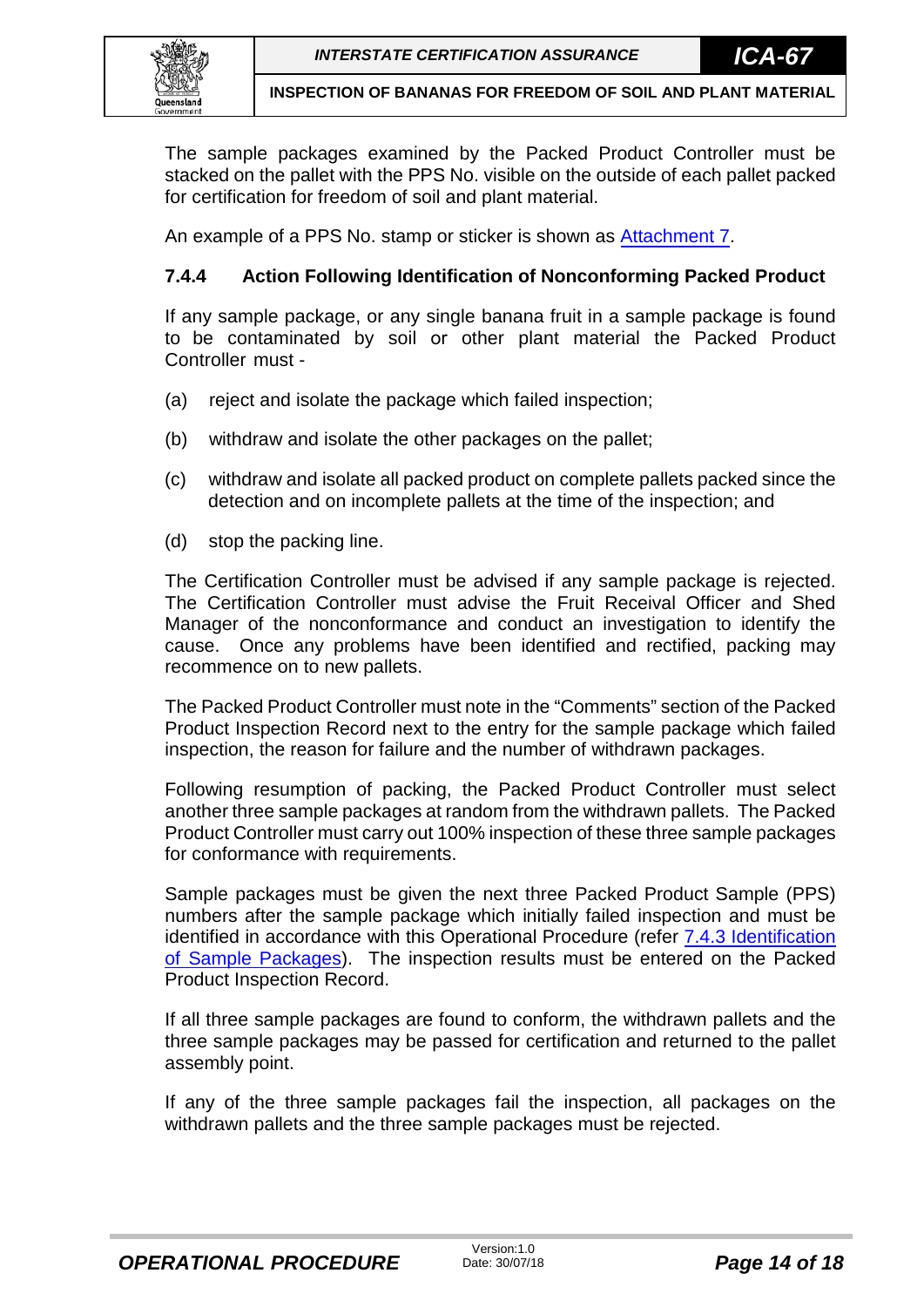

## <span id="page-14-0"></span>**7.4.5 Rejected Product**

Rejected packages must be isolated and clearly identified to prevent mixing with conforming packages.

*Examples of acceptable methods of isolating or identifying rejected packages include:*

*(a) locating rejected packages in a defined and separate area to conforming packages; or*

*(b) immediately marking rejected packages in a manner that clearly identifies the packages do not conform to the requirements of this Operational Procedure.* 

Rejected packages must be:

- (a) unpacked, and the banana fruit immediately returned to the washing line; or
- (b) consigned to markets that do not require certification for freedom of soil and other plant material.

*Note - banana fruit transiting through New South Wales does not require certification under this Operational Procedure however the consignment must meet the following requirements:*

*(a) the banana is free of soil and other banana plant material;*

*(b) the banana is covered to prevent any spillage and the covering is intact and secured; and*

*(c) no bananas from the consignment are unloaded in the State.*

## <span id="page-14-1"></span>**7.4.6 Packed Product Inspection Records**

The Packed Product Controller must maintain records of the results of packed product inspection.

Packed product inspection records must be in the form of a Packed Product Inspection Record (refer [Attachment 8\)](#page-26-0) or a record which captures the same information.

Packed product inspection records **must** include -

- the Interstate Produce (IP) Number and Facility Number of the Business that operates the approved facility in which the bananas were packed;
- the date of inspection of each sample package;
- the sample package sequential number (PPS No.);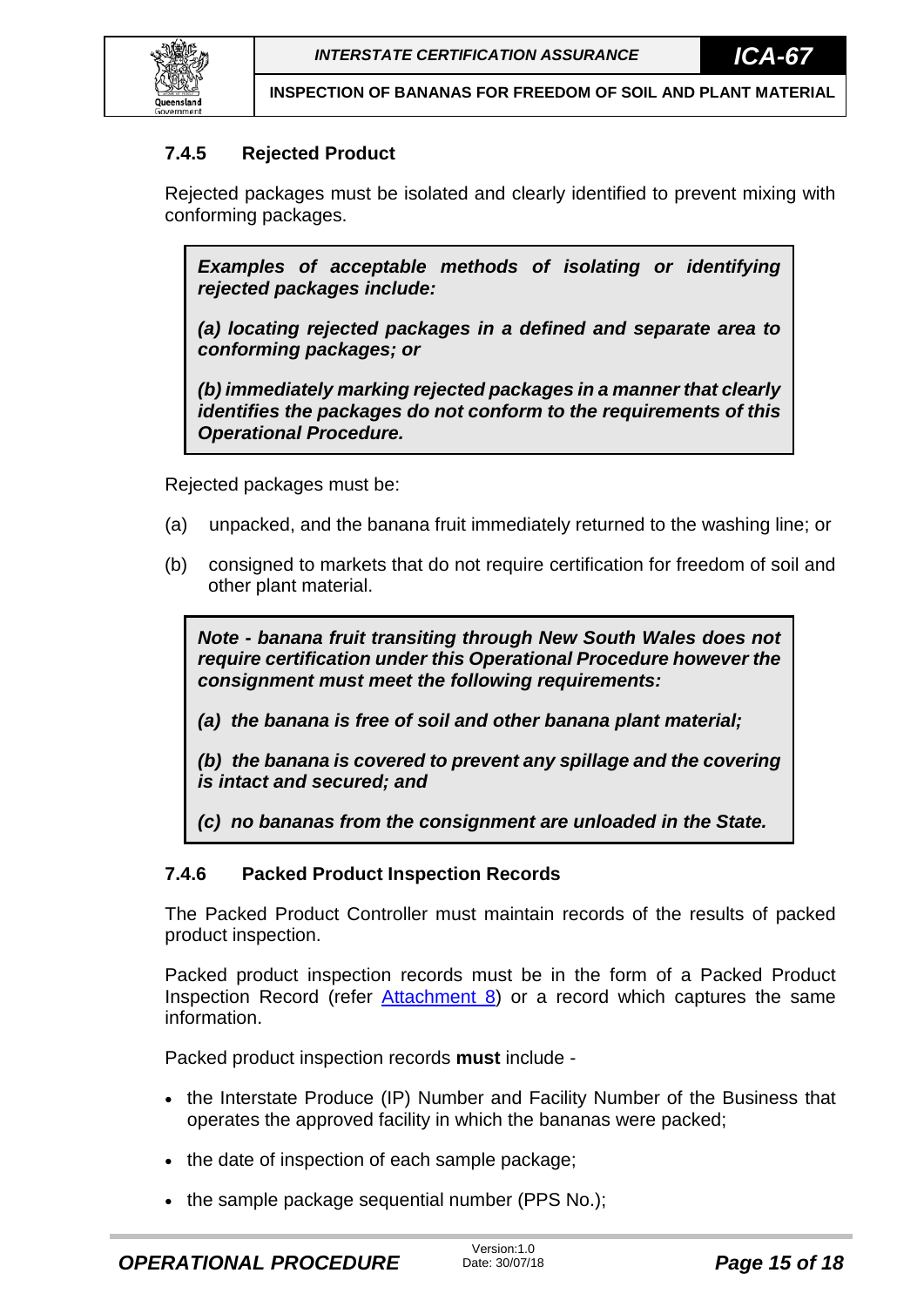

- the inspection result for the sample package;
- details of defects or problems detected during inspection;
- the number of any withdrawn or rejected packages and action taken to rectify the problem; and
- the name and signature of Packed Product Controller.

An example of a completed Packed Product Inspection Record is shown as [Attachment 9.](#page-27-0)

### <span id="page-15-0"></span>**7.5 Training**

Fruit Receival Officers, Shed Managers and Packed Product Controllers must be trained in the requirements of this Operational Procedure. The Certification Controller must ensure that responsible persons have completed on-site training and can demonstrate an ability to identify soil and plant material contamination in accordance with this Operational Procedure.

Records of training must be maintained by the Certification Controller in the form of a Training Register (refer [Attachment 10\)](#page-28-0) or a record which captures the same information.

The training register **must** include:

- the name and the Interstate Produce (IP) number of the accredited Business that packed the banana fruit;
- the date of training;
- the position in which the person has been trained;
- the name and signature of the employee who successfully completed the training; and
- the name and signature of the Certification Controller.

### <span id="page-15-2"></span><span id="page-15-1"></span>**7.6 Dispatch**

### **7.6.1 Package Identification**

The Authorised Dispatcher must ensure that, prior to consignment, each package is marked in indelible and legible characters of at least 5 mm, with-

- the Interstate Produce (IP) number of the accredited Business that packed the bananas;
- the words "MEETS ICA-67":
- the date or date code on which the produce was packed; and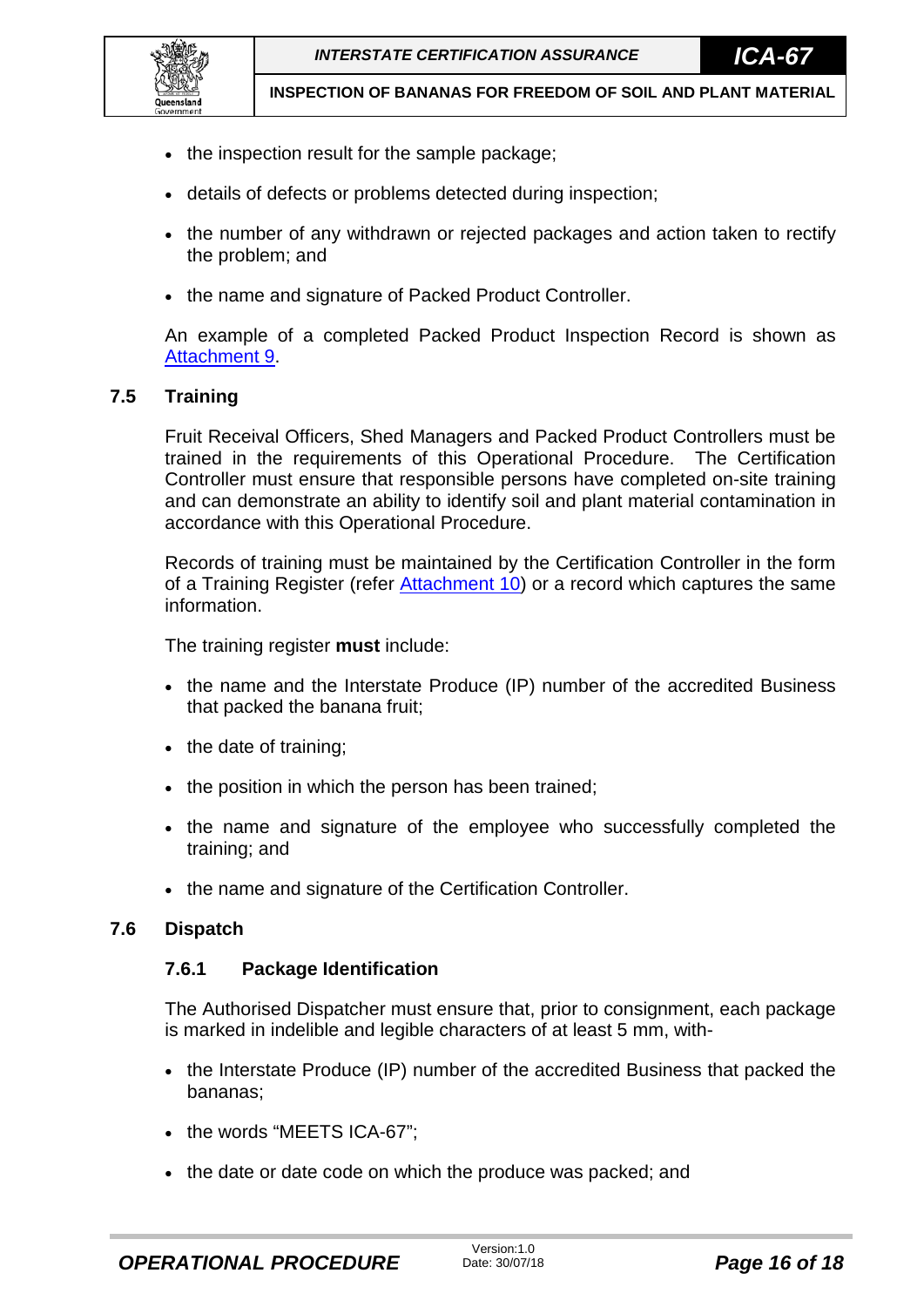

• the name and postcode of the city or town nearest to the place where the banana was grown;

prior to the issuance of a Plant Health Assurance Certificate by the Business under this Operational Procedure.

## <span id="page-16-0"></span>**7.6.2 Plant Health Assurance Certificates**

The Authorised Dispatcher must ensure a Plant Health Assurance Certificate is completed and signed by an Authorised Signatory of the Business prior to consignment of produce to a market requiring certification of freedom from soil and other plant material.

Plant Health Assurance Certificates must be in the form of a *Plant Health Assurance Certificate* [CAF-16]. A completed example is shown as [Attachment 2.](#page-20-0)

Individual Plant Health Assurance Certificates must be issued to cover each consignment (i.e. a discreet quantity of product transported to a single consignee at one time) to avoid splitting of consignments.

Plant Health Assurance Certificates must be completed, issued and distributed in accordance with the Work Instruction *Guidelines for Completion of Plant Health Assurance Certificates* [WI-02].

## <span id="page-16-1"></span>**7.6.3 Plant Health Assurance Certificate Distribution**

The **original** (yellow copy) must accompany the consignment.

The **duplicate** (white) copy must be retained by the Business.

## <span id="page-16-2"></span>**7.7 ICA System Records**

The Business must maintain the following records -

- (a) Pre-wash Bunch Inspection Record (refer [7.2.3\)](#page-9-3);
- (b) Wash Water Monitoring and Replacement Record (refer  $(7.3.4)$ ;
- (c) Packed Product Inspection Record (refer [7.4.6\)](#page-14-1);
- (d) Training Register (refer  $7.5$ ); and
- (e) a copy of each *Plant Health Assurance Certificate* [CAF-16] issued by the Business (refer [7.6.3\)](#page-16-1).

ICA system records must be retained for a period of at least 12 months from completion, or until the next compliance audit of the ICA arrangement, whichever is the later.

ICA system records must be made available on request by an Inspector.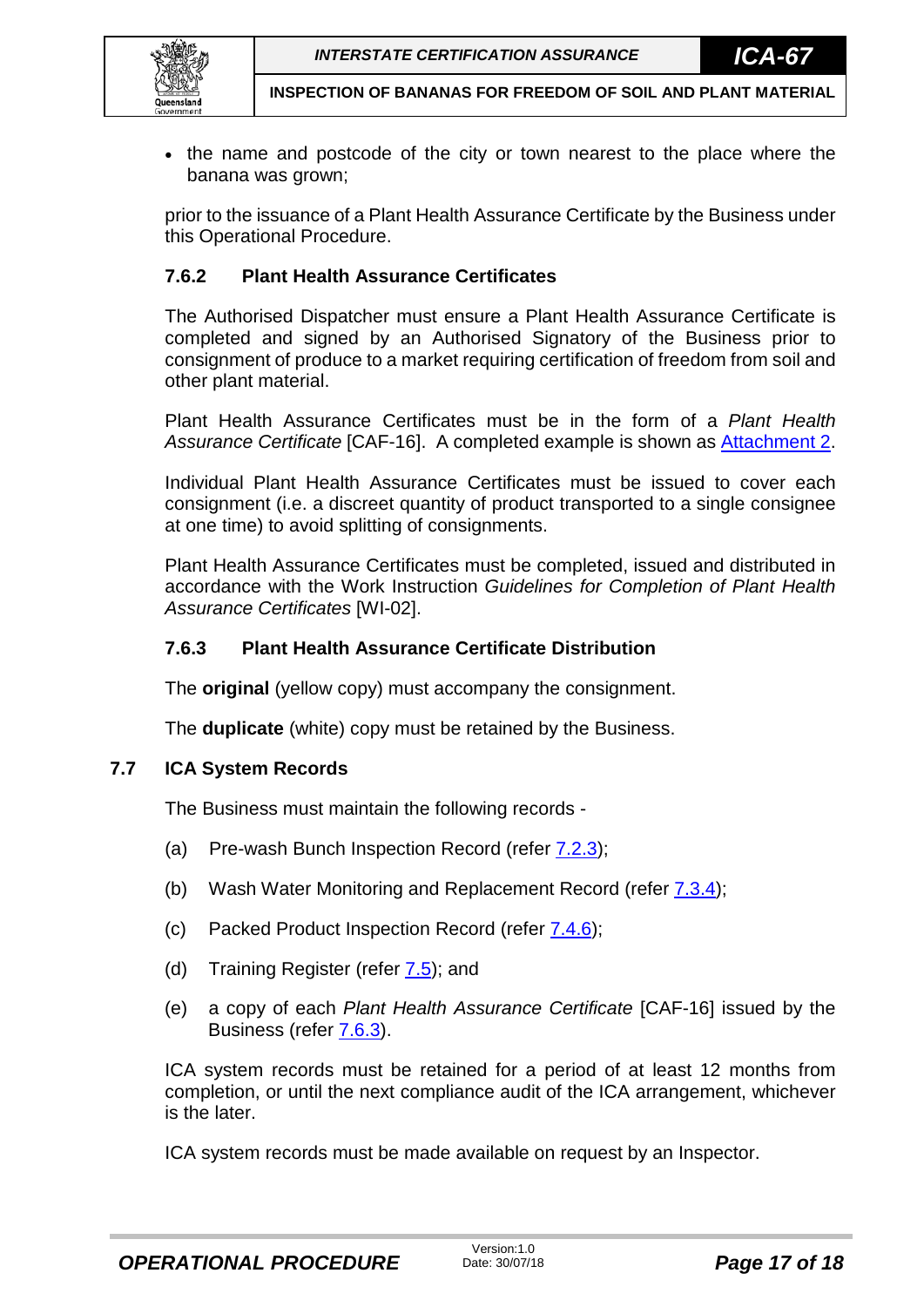## <span id="page-17-0"></span>**7.8 ICA System Documentation**

The Business must maintain the following documentation-

- (a) a copy of the Business's current *Application for Accreditation*;
- (b) a current copy of this Operational Procedure;
- (c) a current Certificate of Accreditation for this Interstate Certification Assurance Arrangement.

ICA system documentation must be made available on request by an Inspector.

## <span id="page-17-1"></span>**8. ATTACHMENTS**

| <b>Attachment 1</b>  | Application for Accreditation of a Business<br>for an Interstate Certification Assurance<br>(ICA) Arrangement | <b>CAF-47</b><br><b>(FIRST 2)</b><br><b>PAGES ONLY)</b> |
|----------------------|---------------------------------------------------------------------------------------------------------------|---------------------------------------------------------|
| <b>Attachment 2</b>  | <b>Plant Health Assurance Certificate</b>                                                                     | <b>CAF-16</b><br>(COMPLETED<br><b>EXAMPLE)</b>          |
| <b>Attachment 3</b>  | Pre-wash Bunch Inspection Record                                                                              | <b>CAF-139</b><br>(BLANK)                               |
| <b>Attachment 4</b>  | Pre-wash Bunch Inspection Record                                                                              | <b>CAF-139</b><br>(COMPLETED<br><b>EXAMPLE)</b>         |
| <b>Attachment 5</b>  | Wash Water Monitoring and Replacement<br>Record                                                               | <b>CAF-140</b><br>(BLANK)                               |
| <b>Attachment 6</b>  | Wash Water Monitoring and Replacement<br>Record                                                               | <b>CAF-140</b><br>(COMPLETED<br><b>EXAMPLE)</b>         |
| <b>Attachment 7</b>  | Identification of Packed Product Sample<br>Packages                                                           |                                                         |
| <b>Attachment 8</b>  | <b>Packed Product Inspection Record</b>                                                                       | <b>CAF-141</b><br>(BLANK)                               |
| <b>Attachment 9</b>  | <b>Packed Product Inspection Record</b>                                                                       | <b>CAF-141</b><br>(COMPLETED<br><b>EXAMPLE)</b>         |
| <b>Attachment 10</b> | <b>Training Register</b>                                                                                      | <b>CAF-142</b><br>(BLANK)                               |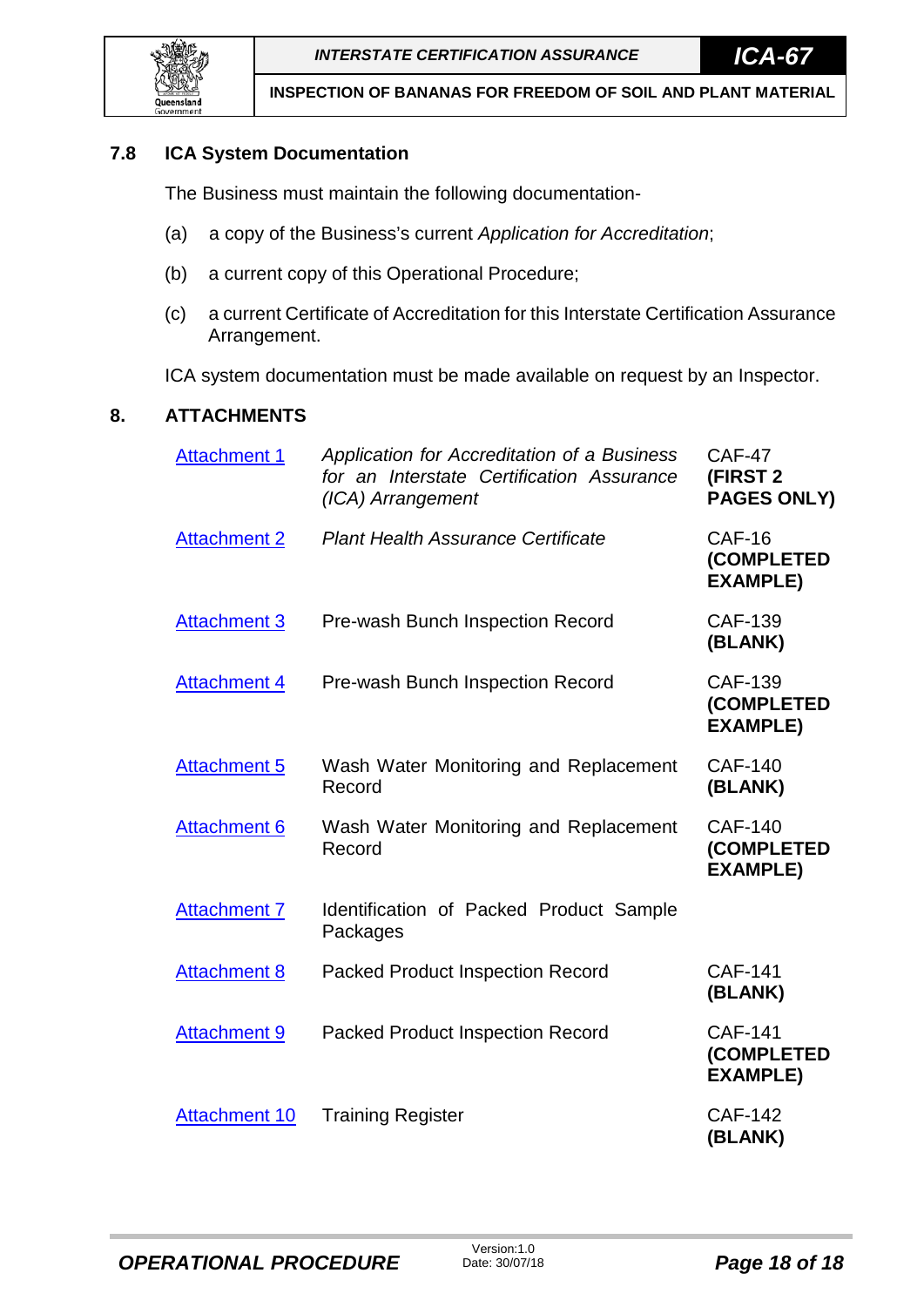<span id="page-18-0"></span>

*OFFICE USE ONLY*

## **Application for accreditation of an accredited certifier for an Interstate Certification Assurance (ICA) arrangement**

Pursuant to section 420 of the *Biosecurity Act 2014*

| FFIUE USE UNL I                          | Important information for applicants                                                                                                                                        |
|------------------------------------------|-----------------------------------------------------------------------------------------------------------------------------------------------------------------------------|
| <b>DATE RECEIVED:</b>                    |                                                                                                                                                                             |
| <b>PHIS NUMBER:</b>                      | This form is to be used to apply as an accredited certifier for an Interstate Certification Assurance<br>(ICA) arrangement.                                                 |
|                                          | Information requested will enable your application to be processed as prescribed by the                                                                                     |
| <b>DA I E APPROVED OR REFUSED:</b>       | Biosecurity Act 2014. Your application must be assessed and granted by the chief<br>executive before you can proceed with the proposed activity.                            |
| <b>FURTHER INFORMATION REQUEST DATE:</b> | Before lodging this application you should be familiar with the requirements of the Biosecurity Act<br>2014 available on the Office of the Queensland Parliamentary Counsel |
| DATE FURTHER INFORMATION RECEIVED:       | website www.legislation.gld.gov.au.                                                                                                                                         |
|                                          | How to complete form for a new application                                                                                                                                  |
| PAYMENT PROCESSED DATE:                  | Must complete entire form.<br>$\bullet$                                                                                                                                     |
| <b>PAYMENT AMOUNT RECEIVED:</b>          | How to complete form for an amendment or renewal                                                                                                                            |
| <b>RECEIPT NUMBER:</b>                   | Update any areas that require amendments;                                                                                                                                   |
|                                          | Must complete part A section 1, part B sections 2-4 and part C.                                                                                                             |
|                                          |                                                                                                                                                                             |

#### **How to submit this form**

In person to:

Any Department of Agriculture and Fisheries regional office; or

• Via post to:

Department of Agriculture and Fisheries PO Box 5083 Nambour Qld 4560

### **Prescribed fee**

- For the current fees visit [www.daf.qld.gov.au/biosecurity-fees](http://www.daf.qld.gov.au/biosecurity-fees)
- Fees are applicable until the end of the financial year.
- The prescribed fee must be paid at the time the application is submitted for it to be processed.

#### **Term of accreditation**

The term of this accreditation shall be one (1) year unless sooner cancelled or suspended from the date of your application being approved.

#### **Notification**

The applicant will be notified of the outcome within thirty (30) days of receipt of the application. The applicant will be notified by post to the applicant's postal address.

The application is deemed to have been received when the District Co-ordinator (Certification and Accreditation Services) in your district is in receipt of an accurate and complete application and payment of the prescribed fee has been received, processed and cleared.

#### **Contact us**

For more information please contact the District Co-ordinator (Certification and Accreditation Services), Plant Biosecurity & Product Integrity, Biosecurity Queensland, Department of Agriculture and Fisheries in your district or the Department of Agriculture and Fisheries Customer Service Centre on 13 25 23.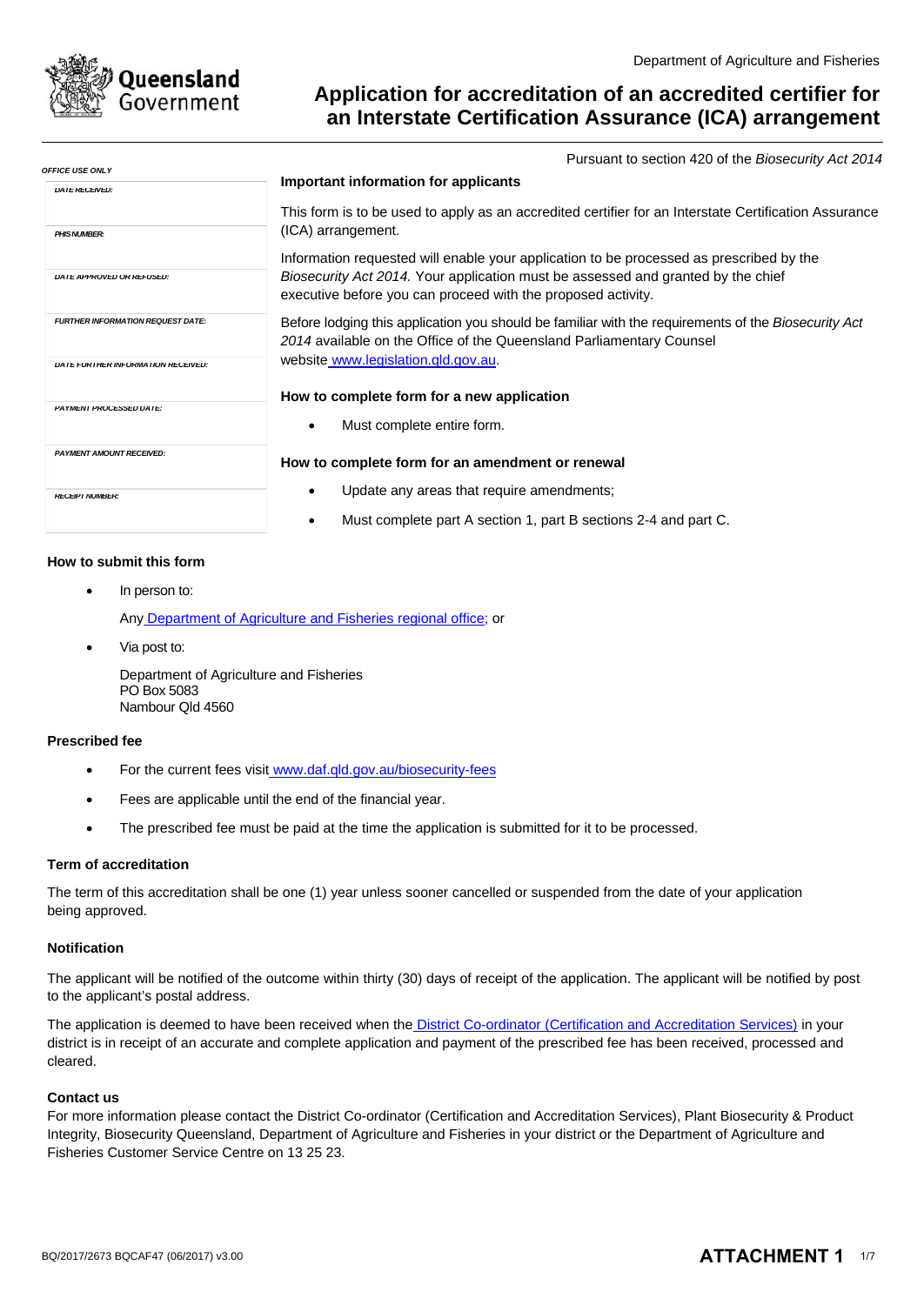| Type of application (select one only)                                                                                                                         |                         |                                                          |                            |
|---------------------------------------------------------------------------------------------------------------------------------------------------------------|-------------------------|----------------------------------------------------------|----------------------------|
| New application                                                                                                                                               | Amendment<br>Renewal    |                                                          |                            |
| Part A - Accredited certifier application                                                                                                                     |                         |                                                          |                            |
| 1. Applicant details                                                                                                                                          |                         |                                                          |                            |
| Please supply ACN or ARBN (if applicable)                                                                                                                     |                         | Please supply Interstate Produce Number (IPN) (if known) |                            |
|                                                                                                                                                               | Q                       |                                                          |                            |
| Applicant is: (select one only)                                                                                                                               |                         |                                                          |                            |
| an individual<br>a partnership                                                                                                                                | an incorporated company |                                                          | a co-operative association |
| other (please specify)                                                                                                                                        |                         |                                                          |                            |
| If applicant is an individual, please complete the following Supply full legal name including first name, surname and any other name/s. First                 |                         |                                                          |                            |
| name                                                                                                                                                          | Last name               |                                                          |                            |
|                                                                                                                                                               |                         |                                                          |                            |
| Other name/s                                                                                                                                                  |                         |                                                          |                            |
|                                                                                                                                                               |                         |                                                          |                            |
| If applicant is a partnership, please complete the following Supply the full legal name of each partner in their normal order.<br>First name                  | Last name               |                                                          |                            |
|                                                                                                                                                               |                         |                                                          |                            |
| <b>First name</b>                                                                                                                                             | Last name               |                                                          |                            |
|                                                                                                                                                               |                         |                                                          |                            |
| <b>First name</b>                                                                                                                                             | Last name               |                                                          |                            |
| Supply the full legal name.<br>Trading name/s of the applicant Supply any business names or brand names used by the applicant on packages of certified items. |                         |                                                          |                            |
|                                                                                                                                                               |                         |                                                          |                            |
| 2. Address details<br>Street address                                                                                                                          |                         |                                                          |                            |
|                                                                                                                                                               |                         |                                                          |                            |
| Suburb/Town/Locality                                                                                                                                          | Country                 | <b>State</b>                                             | Postcode                   |
|                                                                                                                                                               |                         |                                                          |                            |
| Postal address (if different to street address)                                                                                                               |                         |                                                          |                            |
|                                                                                                                                                               |                         |                                                          |                            |
| Suburb/Town/Locality                                                                                                                                          | Country                 | <b>State</b>                                             | Postcode                   |
|                                                                                                                                                               |                         |                                                          |                            |
| 3. Contact details                                                                                                                                            |                         |                                                          |                            |
| Phone                                                                                                                                                         | Fax (if applicable)     | Mobile (if applicable)                                   |                            |
|                                                                                                                                                               |                         |                                                          |                            |
| <b>L-mail address</b>                                                                                                                                         |                         |                                                          |                            |
|                                                                                                                                                               |                         |                                                          |                            |
| Preferred method of contact                                                                                                                                   |                         |                                                          |                            |
| E-mail<br>Any                                                                                                                                                 | Phone                   | Mail                                                     |                            |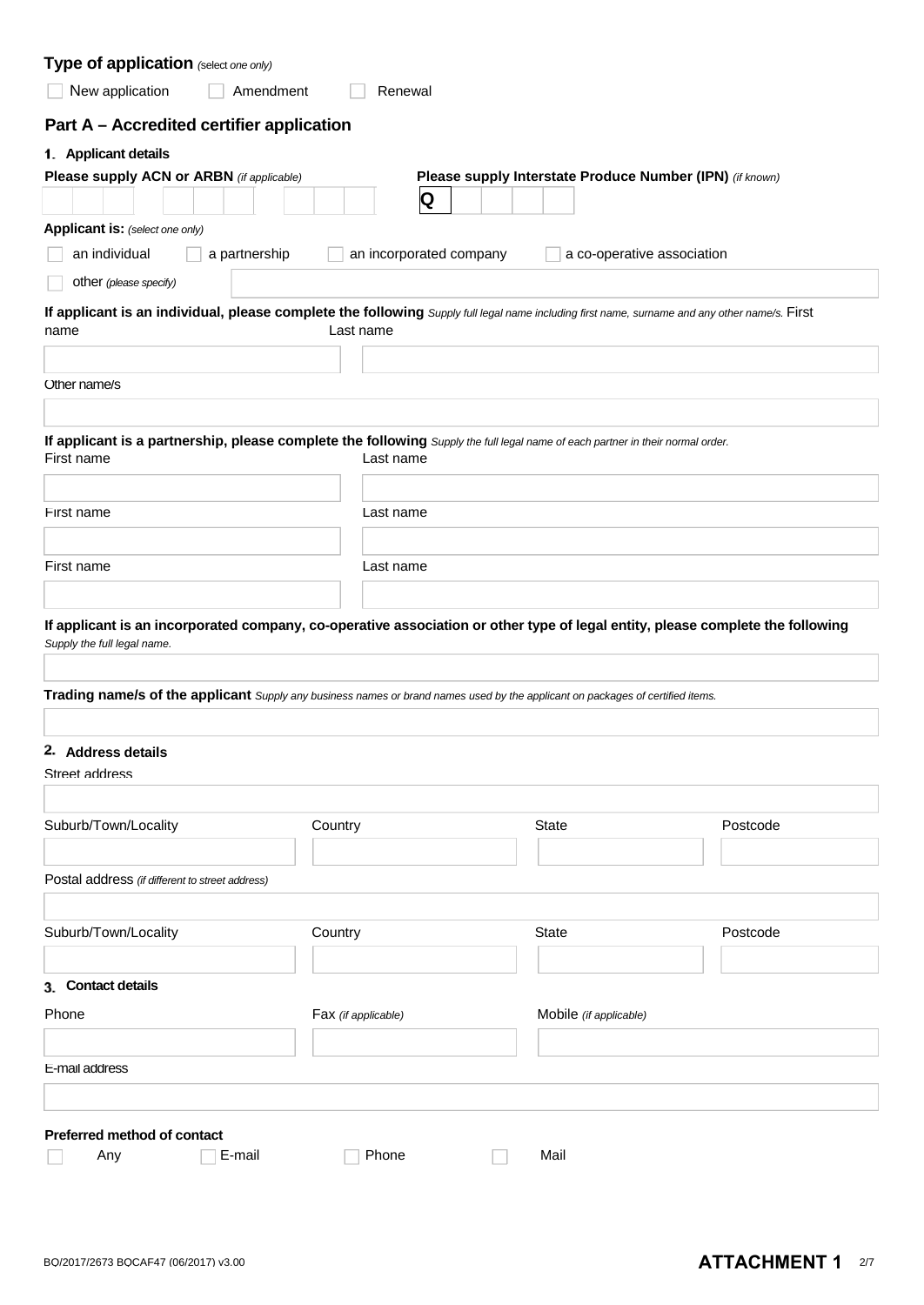<span id="page-20-0"></span>

## **Plant Health Assurance Certificate**

*Pursuant to Sections 412 and 413 of the Biosecurity Act 2014* (Means a biosecurity certificate issued in accordance with Chapter 15 of the *Biosecurity Act 2014*.)

|                                                                                                 |                      | <b>Consignment Details</b> (Please print)                                  |                                                         |                |                                                   |                               |                             | Certificate Number                                  | 999999999                         |                    |  |  |
|-------------------------------------------------------------------------------------------------|----------------------|----------------------------------------------------------------------------|---------------------------------------------------------|----------------|---------------------------------------------------|-------------------------------|-----------------------------|-----------------------------------------------------|-----------------------------------|--------------------|--|--|
| Consignor                                                                                       |                      |                                                                            |                                                         |                | Consignee                                         |                               |                             |                                                     |                                   |                    |  |  |
| Name                                                                                            |                      | Joe's Bananas Pty Ltd                                                      |                                                         |                |                                                   | Banana Agents Pty Ltd<br>Name |                             |                                                     |                                   |                    |  |  |
|                                                                                                 |                      | Address 123 Plantation Road                                                |                                                         |                | 250-318 Parramatta Road<br><b>Address</b>         |                               |                             |                                                     |                                   |                    |  |  |
|                                                                                                 |                      | <b>Tully NQ 4854</b>                                                       |                                                         |                |                                                   |                               |                             | Sydney Markets NSW 2129                             |                                   |                    |  |  |
|                                                                                                 |                      | Reconsigned To (Splitting consignments or reconsigning whole consignments) |                                                         |                | Method of Transport (Provide details where known) |                               |                             |                                                     |                                   |                    |  |  |
| Name                                                                                            |                      |                                                                            |                                                         |                | Truck/Trailer<br>$\boxtimes$ Road<br>Registration |                               |                             |                                                     |                                   |                    |  |  |
| <b>Address</b>                                                                                  |                      |                                                                            |                                                         |                | $\Box$ Rail<br>Consignment                        |                               |                             |                                                     |                                   |                    |  |  |
|                                                                                                 |                      |                                                                            |                                                         |                | $\Box$ Air<br>Airline/Flight no.                  |                               |                             |                                                     |                                   |                    |  |  |
|                                                                                                 |                      |                                                                            |                                                         |                | ∟l Sea                                            | Vessel Name &<br>Voyage no.   |                             |                                                     |                                   |                    |  |  |
|                                                                                                 |                      | <b>Certification Details</b> (Please print)                                |                                                         |                |                                                   |                               |                             |                                                     |                                   |                    |  |  |
|                                                                                                 |                      | Accredited Certifier that Prepared the Produce                             |                                                         |                | <b>Grower or Packer</b>                           |                               |                             |                                                     |                                   |                    |  |  |
| Name                                                                                            |                      | Joe's Bananas Pty Ltd                                                      |                                                         |                | Name                                              |                               |                             | Joe's Bananas Pty Ltd                               |                                   |                    |  |  |
|                                                                                                 |                      | Address 123 Plantation Road                                                |                                                         |                |                                                   |                               | Address 123 Plantation Road |                                                     |                                   |                    |  |  |
|                                                                                                 | <b>Tully NQ 4854</b> |                                                                            |                                                         |                | Tully NQ 4854                                     |                               |                             |                                                     |                                   |                    |  |  |
| IP No. of Acc. Certifier                                                                        |                      |                                                                            | Brand Name or Identifying Marks (as marked on packages) |                |                                                   |                               |                             |                                                     | Date Code (as marked on packages) |                    |  |  |
| Q 9999                                                                                          |                      | Joe's Bananas                                                              |                                                         |                |                                                   |                               |                             |                                                     | 000722                            |                    |  |  |
| Facility No.                                                                                    |                      | Procedure Code                                                             | <b>Expiry Date</b>                                      |                |                                                   | Facility No.                  |                             | Procedure Code                                      |                                   | <b>Expiry Date</b> |  |  |
| 01                                                                                              |                      | $ICA-67$                                                                   | 01/08/2018                                              |                |                                                   |                               |                             |                                                     |                                   |                    |  |  |
| Number of Packages                                                                              |                      | Type of Packages (e.g. trays, cartons)                                     |                                                         |                | <b>Type of Produce</b>                            |                               |                             | Authorisation for Split Consignment                 |                                   |                    |  |  |
| 1584                                                                                            |                      | Cartons                                                                    |                                                         | <b>Bananas</b> |                                                   |                               |                             |                                                     |                                   |                    |  |  |
|                                                                                                 |                      |                                                                            |                                                         |                |                                                   |                               |                             |                                                     |                                   |                    |  |  |
|                                                                                                 |                      |                                                                            |                                                         |                |                                                   |                               |                             |                                                     |                                   |                    |  |  |
|                                                                                                 |                      |                                                                            |                                                         |                |                                                   |                               |                             |                                                     |                                   |                    |  |  |
| Date                                                                                            |                      | Treatment                                                                  | Chemical (Active Ingredient)                            |                |                                                   | Concentration                 |                             |                                                     | Duration and Temperature          |                    |  |  |
|                                                                                                 |                      | Dipping                                                                    | Dimethoate                                              |                |                                                   | 400ppm                        |                             | $\Box$ One min. $\Box$ 10 sec. then wet for 60 sec. |                                   |                    |  |  |
|                                                                                                 |                      | <b>Flood Spraying</b>                                                      | Dimethoate                                              |                |                                                   | 400ppm                        |                             | 10 seconds then wet for 60 seconds                  |                                   |                    |  |  |
|                                                                                                 |                      | Fumigation                                                                 | Methyl Bromide                                          |                |                                                   |                               | g/m <sup>3</sup>            | Two hours @                                         | $^{\circ}C$                       |                    |  |  |
|                                                                                                 |                      | Grown and packed on a property free from red imported fire ant             |                                                         |                |                                                   |                               |                             |                                                     |                                   |                    |  |  |
| Sourced from a property located more than 5km from a known infestation of red imported fire ant |                      |                                                                            |                                                         |                |                                                   |                               |                             |                                                     |                                   |                    |  |  |
| Mature green condition at packing                                                               |                      |                                                                            |                                                         |                |                                                   |                               |                             |                                                     |                                   |                    |  |  |
| Bananas in a hard green condition with unbroken skin                                            |                      |                                                                            |                                                         |                |                                                   |                               |                             |                                                     |                                   |                    |  |  |
|                                                                                                 |                      | Inspected and found free of melon thrips                                   |                                                         |                |                                                   |                               |                             |                                                     |                                   |                    |  |  |
|                                                                                                 |                      |                                                                            |                                                         |                |                                                   |                               |                             |                                                     |                                   |                    |  |  |
| <b>Additional Certification</b>                                                                 |                      |                                                                            |                                                         |                |                                                   |                               |                             |                                                     |                                   |                    |  |  |

## *Declaration*

I, an Authorised Signatory of the accredited certifier that prepared the plants or plant produce described above, hereby declare that the plants or plant produce have been prepared in the accredited certifier's approved facilities in accordance with the accreditation(s) granted to the accredited certifier under the *Biosecurity Act 2014* and that the details shown above are true and correct in every particular.

Authorised Signatory's Name (Please print) Signature Signature Controller and Date

Arthur Signatory *A J Signatory* 01/07/2018

Yellow copy: Consignment copy (original) White copy: Accredited Certifier's copy (duplicate copy) **CAF-16 (OB/16) V3 A TT A OLLBAT NT O**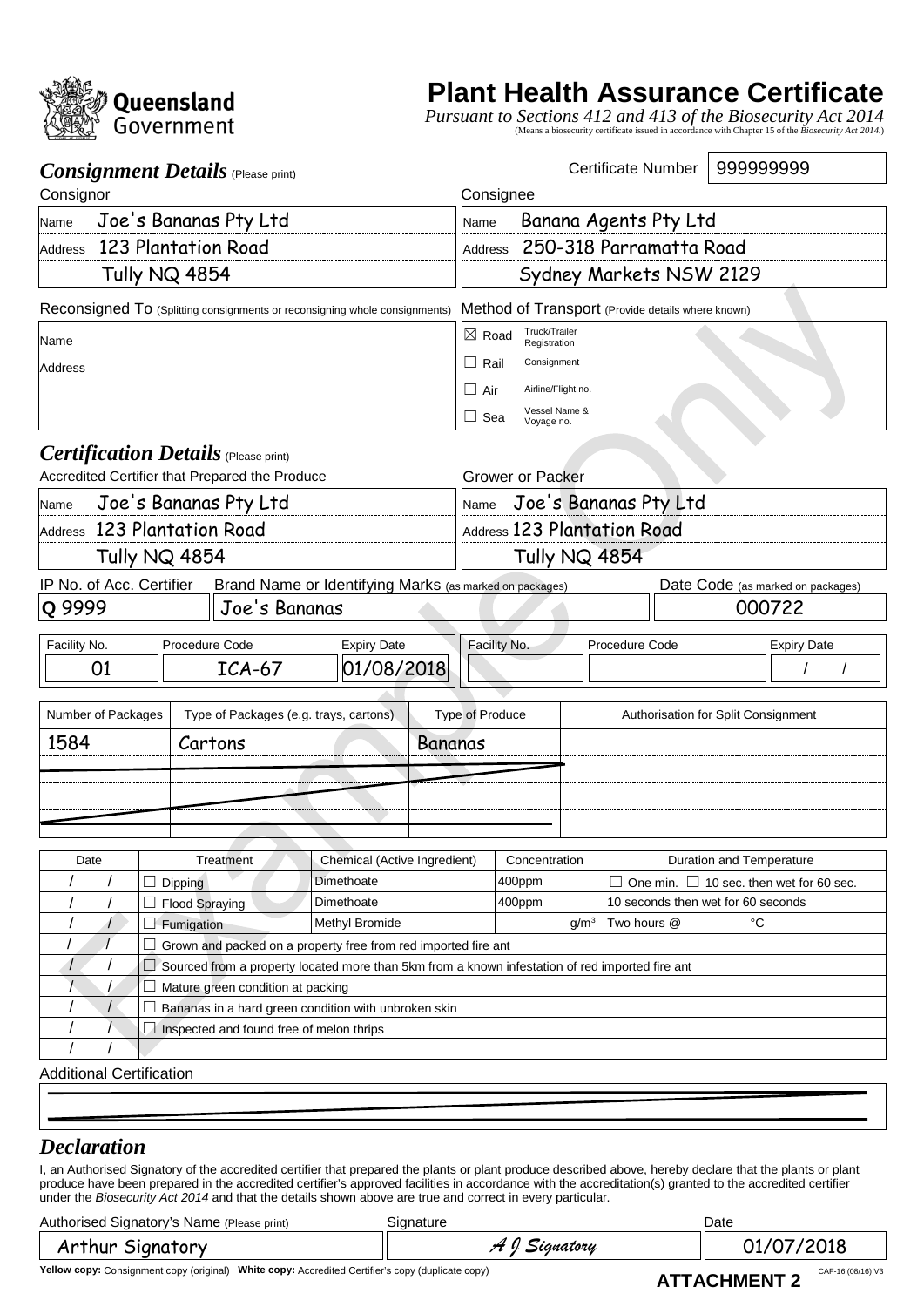## **PRE-WASH BUNCH INSPECTION RECORD**

<span id="page-21-0"></span>

| <b>Business Name:</b> |                          |     |                                                             | IP Number & Facility: Q                                                                                                                            |  |                     |  | $\blacksquare$         |  |  |
|-----------------------|--------------------------|-----|-------------------------------------------------------------|----------------------------------------------------------------------------------------------------------------------------------------------------|--|---------------------|--|------------------------|--|--|
| Date                  | Time start and<br>finish |     | All bunches<br>inspected for soil<br>and plant<br>material? | Comments<br>(Note any defects or problems detected during inspection, and the number of any withdrawn or rejected bunches<br>and the action taken) |  |                     |  | Fruit Receival Officer |  |  |
|                       |                          | Yes | No                                                          |                                                                                                                                                    |  | <b>Printed Name</b> |  | Signature              |  |  |
|                       |                          |     |                                                             |                                                                                                                                                    |  |                     |  |                        |  |  |
|                       |                          |     |                                                             |                                                                                                                                                    |  |                     |  |                        |  |  |
|                       |                          |     |                                                             |                                                                                                                                                    |  |                     |  |                        |  |  |
|                       |                          |     |                                                             |                                                                                                                                                    |  |                     |  |                        |  |  |
|                       |                          |     |                                                             |                                                                                                                                                    |  |                     |  |                        |  |  |
|                       |                          |     |                                                             |                                                                                                                                                    |  |                     |  |                        |  |  |
|                       |                          |     |                                                             |                                                                                                                                                    |  |                     |  |                        |  |  |
|                       |                          |     |                                                             |                                                                                                                                                    |  |                     |  |                        |  |  |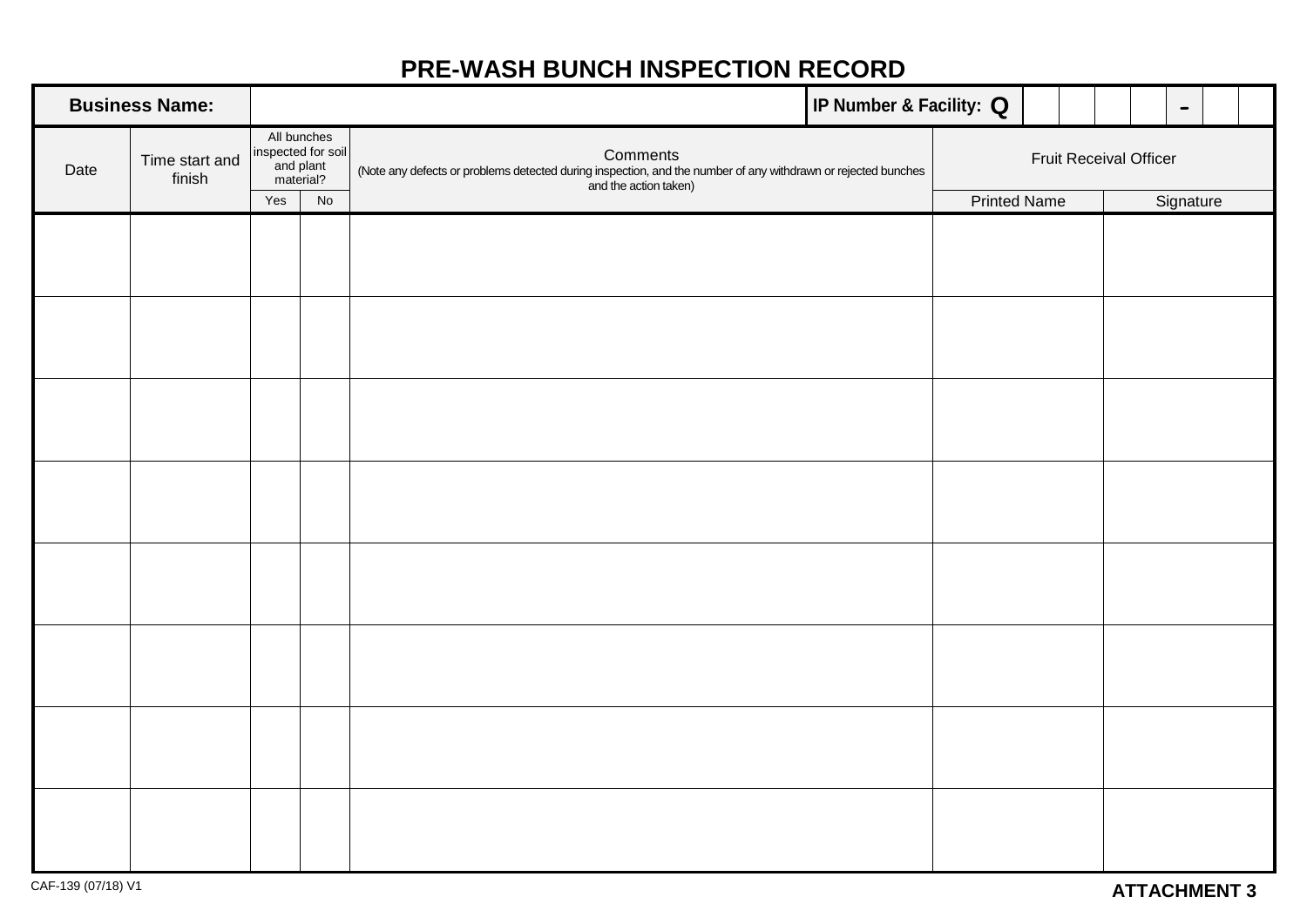## **PRE-WASH BUNCH INSPECTION RECORD**

<span id="page-22-0"></span>

| <b>Business Name:</b>            |                                   |                                                            |           | IP Number & Facility: Q<br>Joe's Bananas Pty Ltd                                                                                                                                                                       |                       |                       | 9<br>9     |            |                               | 9          | O | $\boldsymbol{\mathit{1}}$ |
|----------------------------------|-----------------------------------|------------------------------------------------------------|-----------|------------------------------------------------------------------------------------------------------------------------------------------------------------------------------------------------------------------------|-----------------------|-----------------------|------------|------------|-------------------------------|------------|---|---------------------------|
| Time start and<br>Date<br>finish |                                   | All bunches<br>nspected for soil<br>and plant<br>material? |           | Comments<br>(Note any defects or problems detected during inspection, and the number of any withdrawn or rejected bunches<br>and the action taken)                                                                     |                       |                       |            |            | <b>Fruit Receival Officer</b> |            |   |                           |
|                                  |                                   | Yes                                                        | <b>No</b> |                                                                                                                                                                                                                        |                       | <b>Printed Name</b>   |            |            |                               | Signature  |   |                           |
| 09/07/18                         | $7:00am -$<br>9:00am              | $\checkmark$                                               |           | Blower used on all bunches. No soil or other plant material detected.                                                                                                                                                  |                       | <b>Frank Receiver</b> |            | F Receiver |                               |            |   |                           |
| 09/07/18                         | $9:00$ am -<br>4:00pm             | $\checkmark$                                               |           | BLOWER USED ON ALL BUNCHES. LEAF MATERIAL FOUND IN 3 BUNCHES<br>WHICH WERE WITHDRAWN AND LEAF MATERIAL REMOVED BY HAND.<br>BUNCHES RETURNED TO THE LINE FOR DE-HANDING AND WASHING.<br>NO BUNCHES REJECTED.            | <b>JOHN RECEIVER</b>  |                       | J Receiver |            |                               |            |   |                           |
| 10/07/18                         | $7:00am -$<br>4:00pm              | $\checkmark$                                               |           | Blower used on all bunches. No soil or other plant material detected.                                                                                                                                                  | <b>Frank Receiver</b> |                       |            | F Receiver |                               |            |   |                           |
| 11/07/18                         | 7:00am -<br>4:00pm                | $\checkmark$                                               |           | Blower used on all bunches. No soil or other plant material detected.                                                                                                                                                  |                       | <b>Frank Receiver</b> |            | F Receiver |                               |            |   |                           |
| 12/07/18                         | $7:00$ am -<br>4:00pm             | $\checkmark$                                               |           | Blower used on all bunches. Leaf material found in 1 bunch which was<br>withdrawn. A number of fruit were also damaged on the bunch. The bunch was<br>rejected for disposal and the Certification Controller informed. |                       | <b>Frank Receiver</b> |            |            |                               | F Receiver |   |                           |
| 18/07/18                         | 7:00am -<br>4:00pm                | $\checkmark$                                               |           | BLOWER USED ON ALL BUNCHES. NO SOIL OR OTHER PLANT MATERIAL<br>DETECTED.                                                                                                                                               |                       | JOHN RECEIVER         |            |            | J Receiver                    |            |   |                           |
| 19/07/18                         | 7:00am -<br>4:00pm                | $\checkmark$                                               |           | BLOWER USED ON ALL BUNCHES. NO SOIL OR OTHER PLANT MATERIAL<br>DETECTED.                                                                                                                                               |                       | JOHN RECEIVER         |            |            | J Receiver                    |            |   |                           |
| 20/07/18                         | $7:00$ am -<br>4:00 <sub>pm</sub> | $\checkmark$                                               |           | Blower used on all bunches. 1 bunch with soil or dirt marks on one bottom hand<br>was withdrawn. The bag was torn. Hosed clean and returned for de-handing<br>and washing. No bunches rejected.                        |                       | <b>Frank Receiver</b> |            |            |                               | F Receiver |   |                           |

## **ATTACHMENT 4**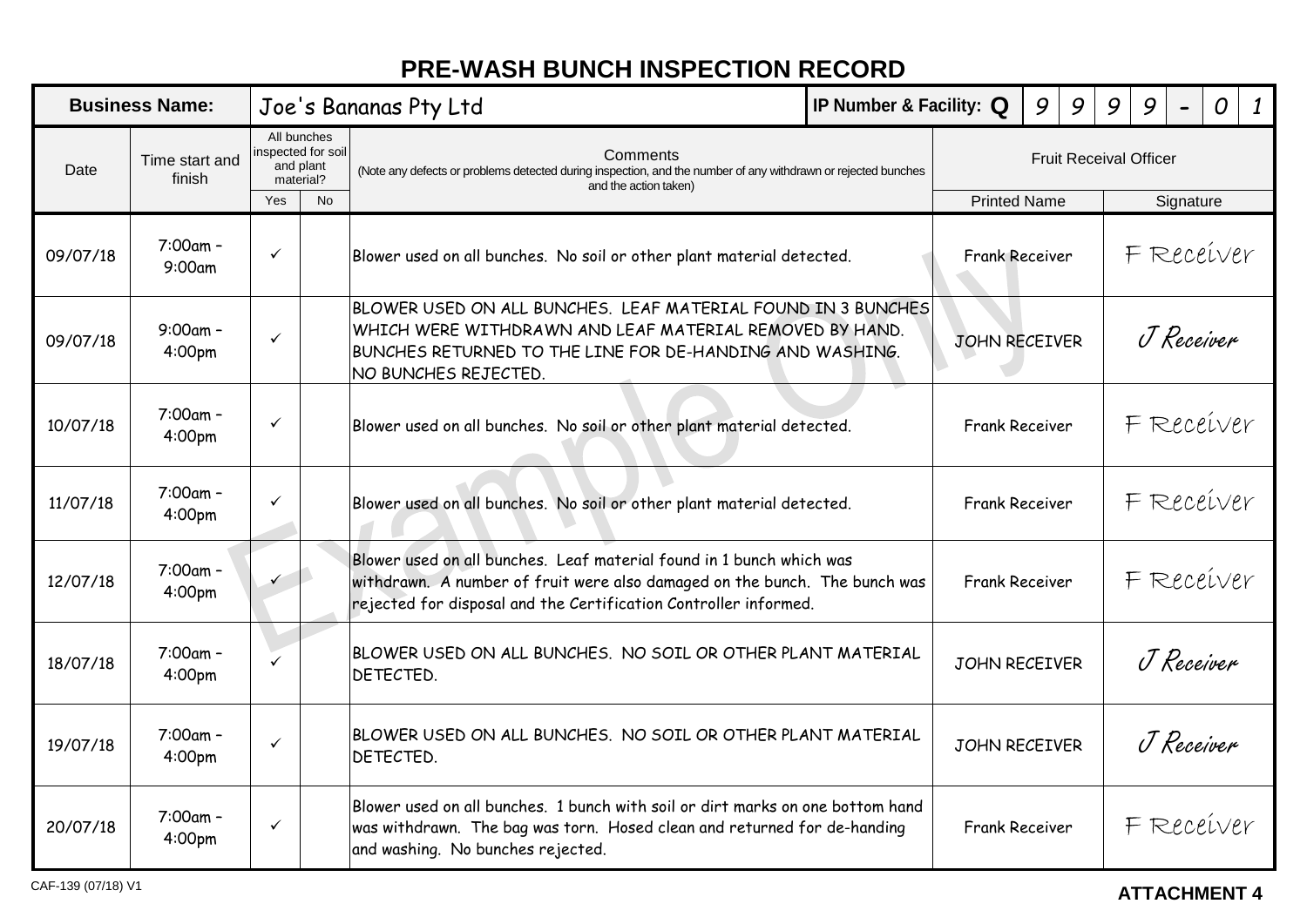## **WASH WATER MONITORING AND REPLACEMENT RECORD**

<span id="page-23-0"></span>

| <b>Business Name:</b> |                                     |                                                   |                                                                                                                                                | IP Number & Facility: Q |              |           | $\hbox{\small -}$ |  |  |  |
|-----------------------|-------------------------------------|---------------------------------------------------|------------------------------------------------------------------------------------------------------------------------------------------------|-------------------------|--------------|-----------|-------------------|--|--|--|
|                       | <b>Wash Water Source:</b>           |                                                   |                                                                                                                                                |                         |              |           |                   |  |  |  |
| Date                  | Monitoring time<br>start and finish | Wash water<br>removal and tank<br>cleaning time/s | Comments<br>(Note any defects or problems detected during inspection, the number of any withdrawn or rejected bunches<br>and the action taken) |                         | Shed Manager |           |                   |  |  |  |
|                       |                                     |                                                   |                                                                                                                                                | <b>Printed Name</b>     |              | Signature |                   |  |  |  |
|                       |                                     |                                                   |                                                                                                                                                |                         |              |           |                   |  |  |  |
|                       |                                     |                                                   |                                                                                                                                                |                         |              |           |                   |  |  |  |
|                       |                                     |                                                   |                                                                                                                                                |                         |              |           |                   |  |  |  |
|                       |                                     |                                                   |                                                                                                                                                |                         |              |           |                   |  |  |  |
|                       |                                     |                                                   |                                                                                                                                                |                         |              |           |                   |  |  |  |
|                       |                                     |                                                   |                                                                                                                                                |                         |              |           |                   |  |  |  |
|                       |                                     |                                                   |                                                                                                                                                |                         |              |           |                   |  |  |  |
|                       |                                     |                                                   |                                                                                                                                                |                         |              |           |                   |  |  |  |
|                       |                                     |                                                   |                                                                                                                                                |                         |              |           |                   |  |  |  |
|                       |                                     |                                                   |                                                                                                                                                |                         |              |           |                   |  |  |  |
|                       |                                     |                                                   |                                                                                                                                                |                         |              |           |                   |  |  |  |
|                       |                                     |                                                   |                                                                                                                                                |                         |              |           |                   |  |  |  |
|                       |                                     |                                                   |                                                                                                                                                |                         |              |           |                   |  |  |  |
|                       |                                     |                                                   |                                                                                                                                                |                         |              |           |                   |  |  |  |
|                       |                                     |                                                   |                                                                                                                                                |                         |              |           |                   |  |  |  |
|                       |                                     |                                                   |                                                                                                                                                |                         |              |           |                   |  |  |  |
|                       |                                     |                                                   |                                                                                                                                                |                         |              |           |                   |  |  |  |
|                       |                                     |                                                   |                                                                                                                                                |                         |              |           |                   |  |  |  |
|                       |                                     |                                                   |                                                                                                                                                |                         |              |           |                   |  |  |  |
|                       |                                     |                                                   |                                                                                                                                                |                         |              |           |                   |  |  |  |
|                       |                                     |                                                   |                                                                                                                                                |                         |              |           |                   |  |  |  |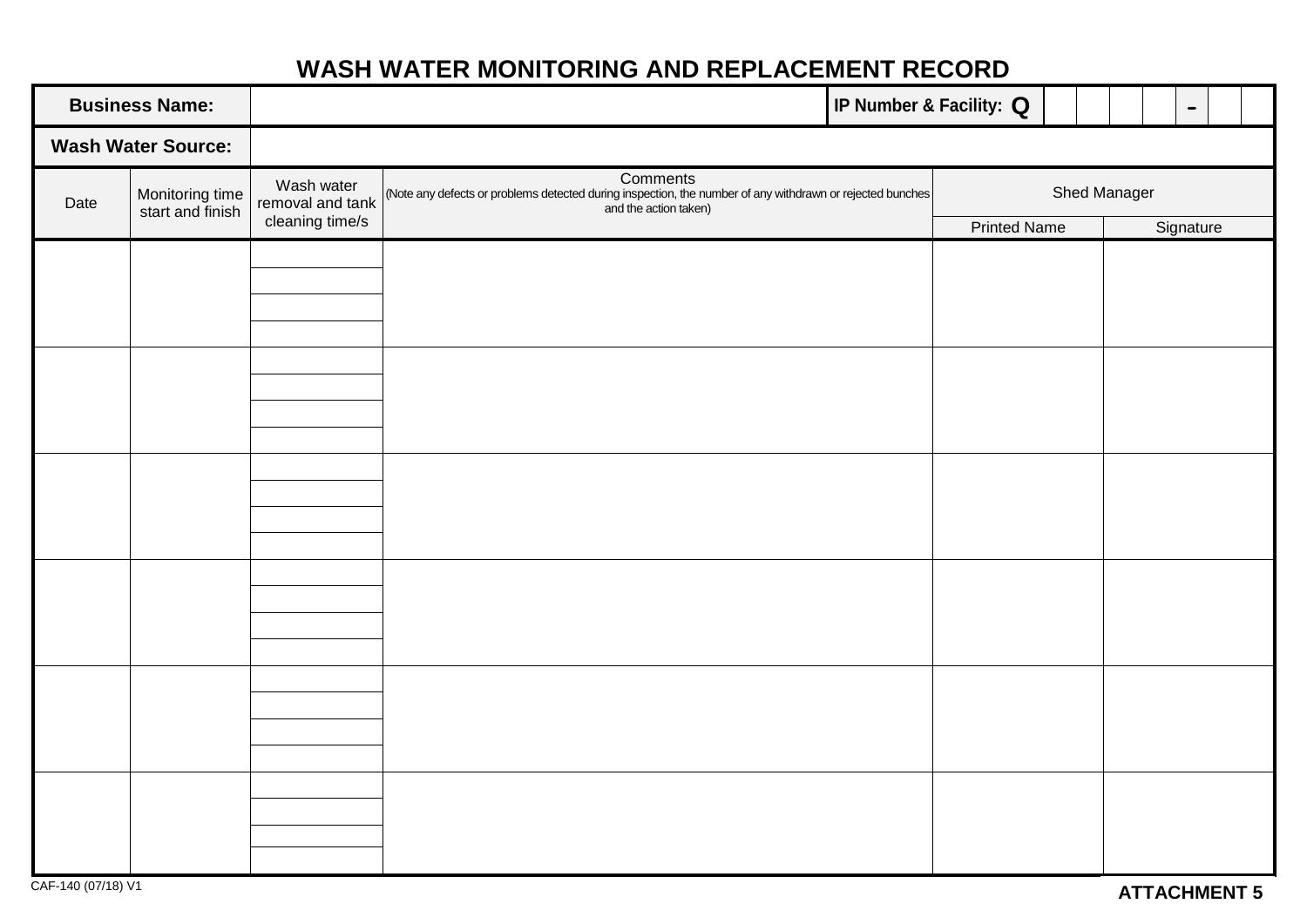## **WASH WATER MONITORING AND REPLACEMENT RECORD**

<span id="page-24-0"></span>

| <b>Business Name:</b> |                                     |                                                   | Joe's Bananas Pty Ltd                                                                                                                          | IP Number & Facility: Q                                                               |                     | 9<br>9       | 9         | 9         | $\overline{O}$ | $\boldsymbol{1}$ |  |  |  |  |  |  |  |  |
|-----------------------|-------------------------------------|---------------------------------------------------|------------------------------------------------------------------------------------------------------------------------------------------------|---------------------------------------------------------------------------------------|---------------------|--------------|-----------|-----------|----------------|------------------|--|--|--|--|--|--|--|--|
|                       | <b>Wash Water Source:</b>           | Clean catchment - Plantsville Irrigation Scheme   |                                                                                                                                                |                                                                                       |                     |              |           |           |                |                  |  |  |  |  |  |  |  |  |
| Date                  | Monitoring time<br>start and finish | Wash water<br>removal and tank<br>cleaning time/s | Comments<br>(Note any defects or problems detected during inspection, the number of any withdrawn or rejected bunches<br>and the action taken) |                                                                                       | <b>Printed Name</b> | Shed Manager |           | Signature |                |                  |  |  |  |  |  |  |  |  |
|                       |                                     | 10:30am                                           |                                                                                                                                                |                                                                                       |                     |              |           |           |                |                  |  |  |  |  |  |  |  |  |
|                       | $7:00am -$                          | 1:00pm                                            | No major contamination of the wash water or contaminated banana hands                                                                          |                                                                                       |                     |              |           |           |                |                  |  |  |  |  |  |  |  |  |
| 09/07/18              | 4:00pm                              | 4:00 <sub>pm</sub>                                | noted.                                                                                                                                         |                                                                                       | Sean Manager        |              |           | S Manager |                |                  |  |  |  |  |  |  |  |  |
|                       |                                     |                                                   |                                                                                                                                                |                                                                                       |                     |              |           |           |                |                  |  |  |  |  |  |  |  |  |
|                       |                                     | 10:30am                                           |                                                                                                                                                |                                                                                       |                     |              |           |           |                |                  |  |  |  |  |  |  |  |  |
|                       | 7:00am -                            | 1:00pm                                            | No major contamination of the wash water or contaminated banana hands                                                                          |                                                                                       |                     |              |           | S Manager |                |                  |  |  |  |  |  |  |  |  |
| 10/07/18              | 4:00pm                              | 4:00pm                                            | noted.                                                                                                                                         |                                                                                       | Sean Manager        |              |           |           |                |                  |  |  |  |  |  |  |  |  |
|                       |                                     |                                                   |                                                                                                                                                |                                                                                       |                     |              |           |           |                |                  |  |  |  |  |  |  |  |  |
|                       |                                     | 10:15am                                           | One hand in the wash water found with small amount leaf material sticking                                                                      |                                                                                       |                     |              |           |           |                |                  |  |  |  |  |  |  |  |  |
| 11/07/18              | 7:00am -                            | 1:00pm                                            | to it. Certification Controller notified.                                                                                                      |                                                                                       |                     |              |           |           |                |                  |  |  |  |  |  |  |  |  |
|                       | 4:00pm                              | 4:00pm                                            | All hands present in the wash water were rejected. Wash water removed                                                                          | Sean Manager                                                                          |                     | S Manager    |           |           |                |                  |  |  |  |  |  |  |  |  |
|                       |                                     |                                                   | and tank cleaned at 10:15am. All rejected hands re-washed.                                                                                     |                                                                                       |                     |              |           |           |                |                  |  |  |  |  |  |  |  |  |
|                       |                                     | 10:30am                                           |                                                                                                                                                |                                                                                       |                     |              |           |           |                |                  |  |  |  |  |  |  |  |  |
| 12/07/18              | 7:00am -                            | 1:00pm                                            | No major contamination of the wash water or contaminated banana hands                                                                          |                                                                                       |                     |              |           | S Manager |                |                  |  |  |  |  |  |  |  |  |
|                       | 4:00pm                              | 4:00 <sub>pm</sub>                                | noted.                                                                                                                                         |                                                                                       |                     | Sean Manager |           |           |                |                  |  |  |  |  |  |  |  |  |
|                       |                                     |                                                   |                                                                                                                                                |                                                                                       |                     |              |           |           |                |                  |  |  |  |  |  |  |  |  |
|                       |                                     | 10:30am                                           |                                                                                                                                                |                                                                                       |                     |              |           |           |                |                  |  |  |  |  |  |  |  |  |
| 18/07/18              | 7:00am -                            | 1:00pm                                            |                                                                                                                                                | No major contamination of the wash water or contaminated banana hands<br>Sean Manager |                     |              |           | S Manager |                |                  |  |  |  |  |  |  |  |  |
|                       | 1:00pm                              |                                                   | noted.                                                                                                                                         |                                                                                       |                     |              |           |           |                |                  |  |  |  |  |  |  |  |  |
|                       |                                     |                                                   |                                                                                                                                                |                                                                                       |                     |              |           |           |                |                  |  |  |  |  |  |  |  |  |
|                       | $7:00am -$                          | 10:30am                                           |                                                                                                                                                |                                                                                       |                     |              |           |           |                |                  |  |  |  |  |  |  |  |  |
| 19/07/18              | 4:00pm                              | 1:00pm                                            |                                                                                                                                                | No major contamination of the wash water or contaminated banana hands<br>Sean Manager |                     |              | S Manager |           |                |                  |  |  |  |  |  |  |  |  |
|                       |                                     | 4:00pm                                            | noted.                                                                                                                                         |                                                                                       |                     |              |           |           |                |                  |  |  |  |  |  |  |  |  |
|                       |                                     | $\blacksquare$                                    |                                                                                                                                                |                                                                                       |                     |              |           |           |                |                  |  |  |  |  |  |  |  |  |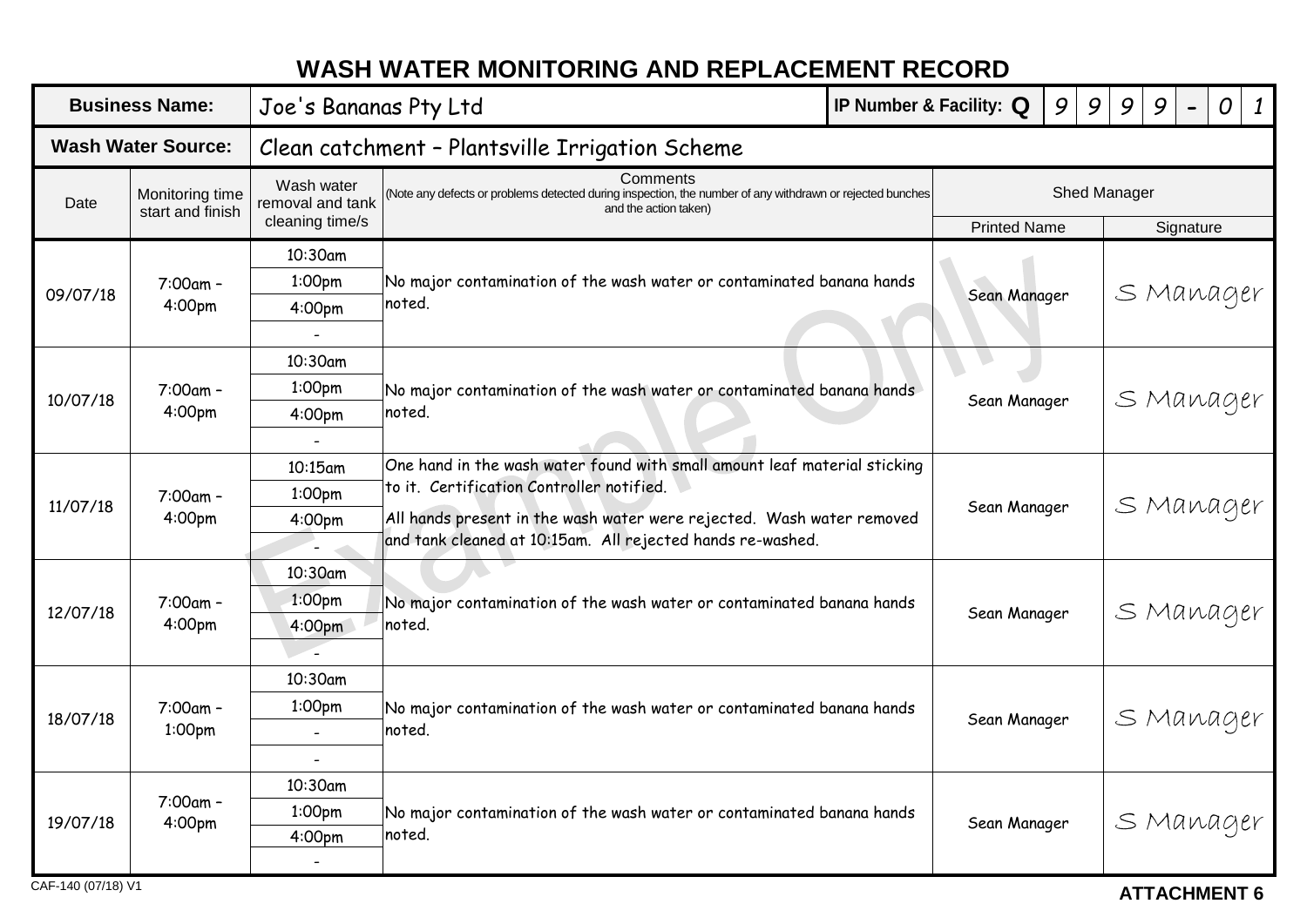## <span id="page-25-0"></span>**IDENTIFICATION OF PACKED PRODUCT SAMPLE PACKAGES**

## **Marking Sample Packages after Packed Product Inspection**

Following inspection, the Packed Product Controller must -

- (a) mark one end of each sample package by applying a stamp or sticker with the PPS No. (Packed Product Sample No.) and their initials as shown below;
- (b) ensure that the PPS No. stamp or sticker is visible on the exposed end of the package when the package is assembled on the pallet.

**Stamp or Sticker Design (Example Only)**



**Completed Stamp or Sticker (Example Only)**

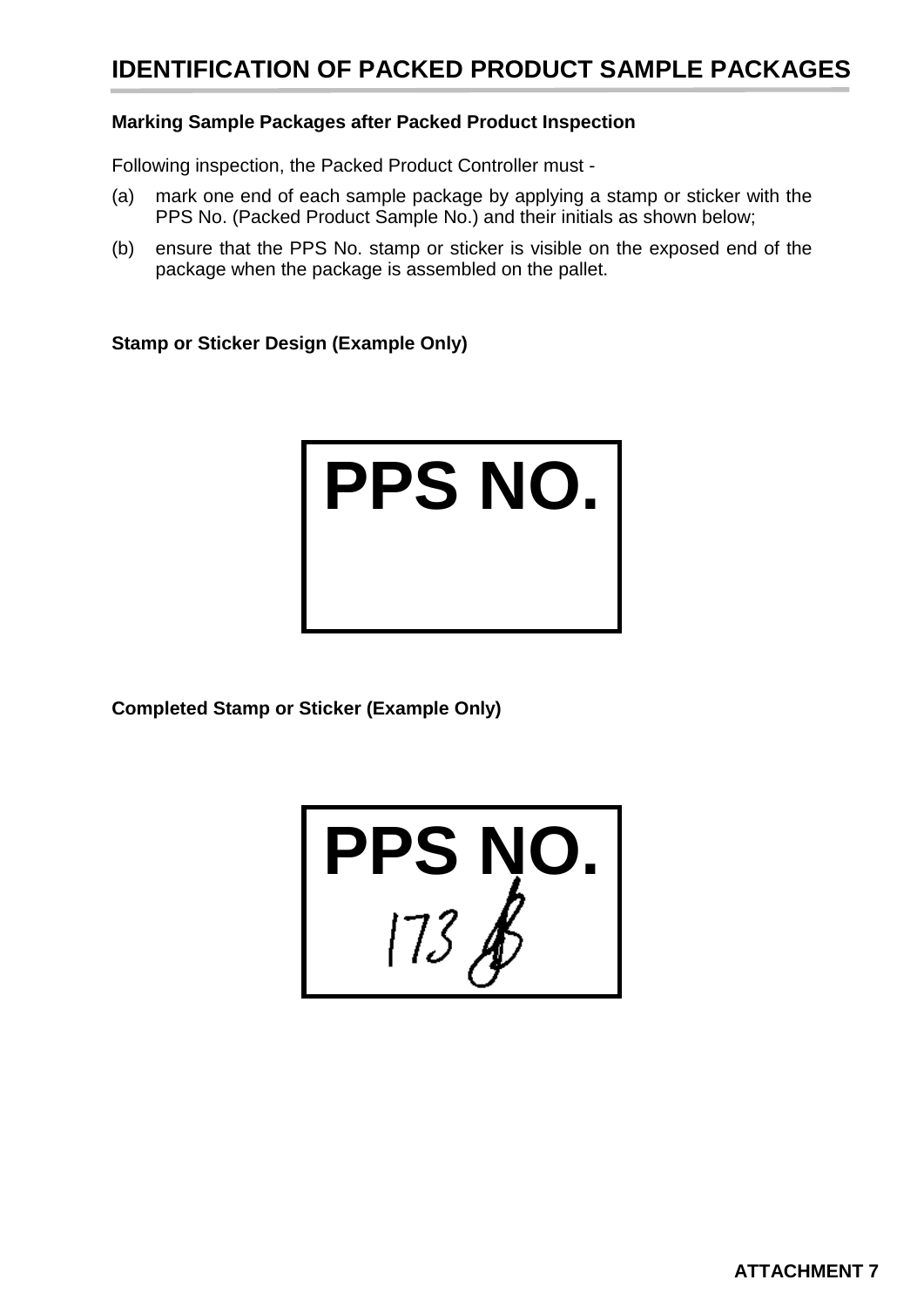## **FREE OF SOIL AND OTHER PLANT MATERIAL PACKED PRODUCT INSPECTION RECORD**

<span id="page-26-0"></span>

| <b>Business Name:</b>                 |         |                                          |  |                                                                                                                                                     | IP Number & Facility: $Q$        | $\blacksquare$ |  |  |  |  |  |
|---------------------------------------|---------|------------------------------------------|--|-----------------------------------------------------------------------------------------------------------------------------------------------------|----------------------------------|----------------|--|--|--|--|--|
| Date                                  | PPS No. | Free of soil and other<br>plant material |  | Comments                                                                                                                                            | <b>Packed Product Controller</b> |                |  |  |  |  |  |
| Tick applicable columns $\rightarrow$ |         | Yes<br>No                                |  | (Note any defects or problems detected during inspection, the number of any withdrawn or rejected packages and action taken to correct the problem) | <b>Printed Name</b>              | Signature      |  |  |  |  |  |
|                                       |         |                                          |  |                                                                                                                                                     |                                  |                |  |  |  |  |  |
|                                       |         |                                          |  |                                                                                                                                                     |                                  |                |  |  |  |  |  |
|                                       |         |                                          |  |                                                                                                                                                     |                                  |                |  |  |  |  |  |
|                                       |         |                                          |  |                                                                                                                                                     |                                  |                |  |  |  |  |  |
|                                       |         |                                          |  |                                                                                                                                                     |                                  |                |  |  |  |  |  |
|                                       |         |                                          |  |                                                                                                                                                     |                                  |                |  |  |  |  |  |
|                                       |         |                                          |  |                                                                                                                                                     |                                  |                |  |  |  |  |  |
|                                       |         |                                          |  |                                                                                                                                                     |                                  |                |  |  |  |  |  |
|                                       |         |                                          |  |                                                                                                                                                     |                                  |                |  |  |  |  |  |
|                                       |         |                                          |  |                                                                                                                                                     |                                  |                |  |  |  |  |  |
|                                       |         |                                          |  |                                                                                                                                                     |                                  |                |  |  |  |  |  |
|                                       |         |                                          |  |                                                                                                                                                     |                                  |                |  |  |  |  |  |
|                                       |         |                                          |  |                                                                                                                                                     |                                  |                |  |  |  |  |  |
|                                       |         |                                          |  |                                                                                                                                                     |                                  |                |  |  |  |  |  |
|                                       |         |                                          |  |                                                                                                                                                     |                                  |                |  |  |  |  |  |
|                                       |         |                                          |  |                                                                                                                                                     |                                  |                |  |  |  |  |  |
|                                       |         |                                          |  |                                                                                                                                                     |                                  |                |  |  |  |  |  |
|                                       |         |                                          |  |                                                                                                                                                     |                                  |                |  |  |  |  |  |
|                                       |         |                                          |  |                                                                                                                                                     |                                  |                |  |  |  |  |  |
|                                       |         |                                          |  |                                                                                                                                                     |                                  |                |  |  |  |  |  |
|                                       |         |                                          |  |                                                                                                                                                     |                                  |                |  |  |  |  |  |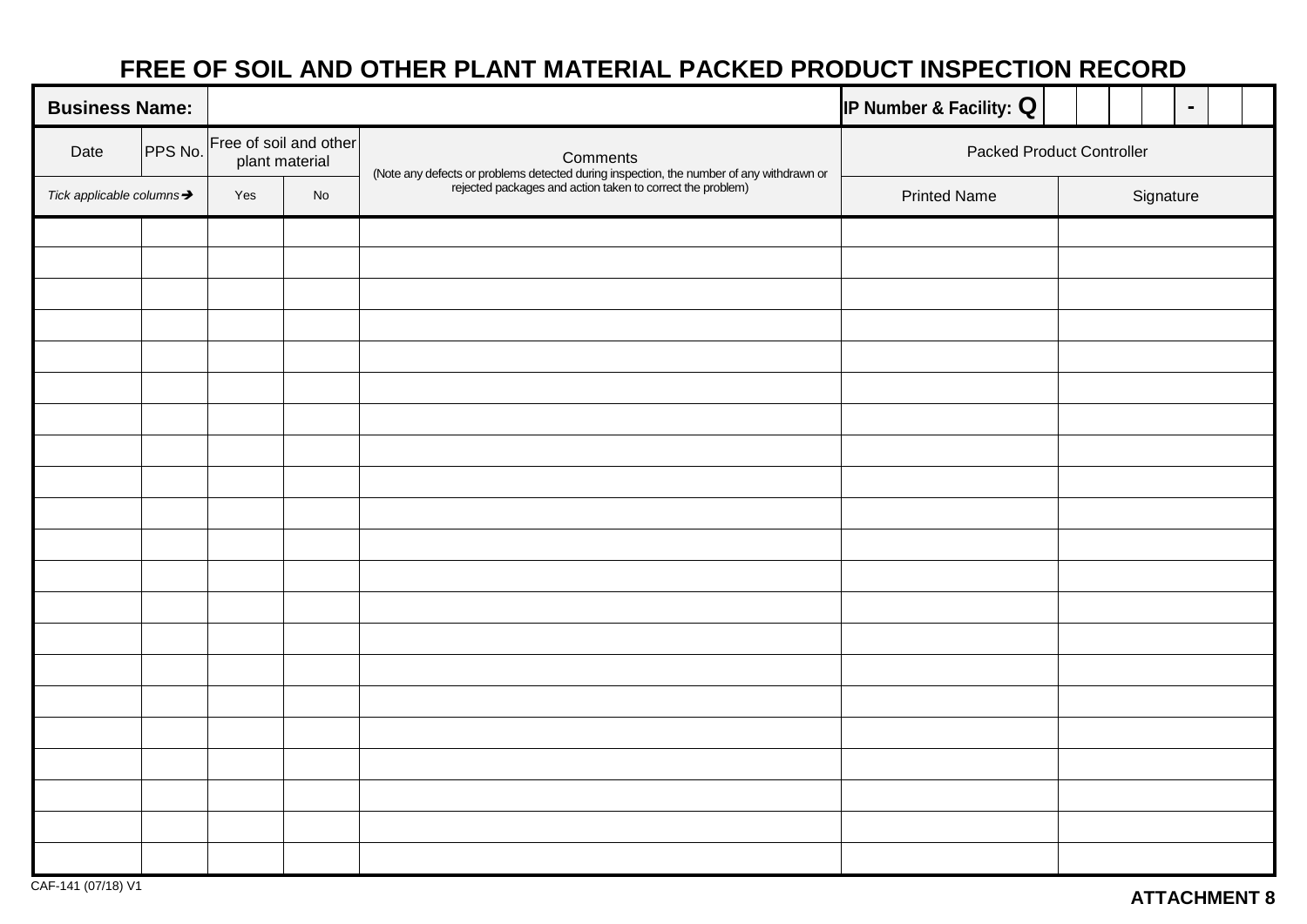## **FREE OF SOIL AND OTHER PLANT MATERIAL PACKED PRODUCT INSPECTION RECORD**

<span id="page-27-0"></span>

| <b>Business Name:</b>    |                |                                          |              | Joe's Bananas Pty Ltd                                                                                | IP Number & Facility: $Q$        | 9<br>9<br>9<br>9<br>0<br>$\mathbf{1}$ |  |  |  |  |  |  |
|--------------------------|----------------|------------------------------------------|--------------|------------------------------------------------------------------------------------------------------|----------------------------------|---------------------------------------|--|--|--|--|--|--|
| Date                     | PPS No.        | Free of soil and other<br>plant material |              | Comments<br>(Note any defects or problems detected during inspection, the number of any withdrawn or | <b>Packed Product Controller</b> |                                       |  |  |  |  |  |  |
| Tick applicable columns→ |                | <b>Yes</b><br><b>No</b>                  |              | rejected packages and action taken to correct the problem)                                           | <b>Printed Name</b>              | Signature                             |  |  |  |  |  |  |
| 19/09/18                 | $\mathbf{1}$   | $\checkmark$                             |              |                                                                                                      | Paul Controller                  | P Controller                          |  |  |  |  |  |  |
| $\mathbf{u}$             | $\overline{c}$ | $\checkmark$                             |              |                                                                                                      | $\mathbf{u}$                     | P Controller                          |  |  |  |  |  |  |
| $\mathbf{u}$             | 3              | $\checkmark$                             |              |                                                                                                      | $\mathbf{u}$                     | P Controller                          |  |  |  |  |  |  |
| $\mathbf{H}$             | 4              | $\checkmark$                             |              |                                                                                                      | $\mathbf{u}$                     | P Controller                          |  |  |  |  |  |  |
| $\mathbf{H}$             | 5              |                                          | $\checkmark$ | Small amount of plant material found on one hand in package.                                         | $\mathbf{H}$                     | P Controller                          |  |  |  |  |  |  |
| $\mathbf{H}$             | 6              | $\checkmark$                             |              | Package rejected, and 157 packages / 3 pallets withdrawn.                                            | $\mathbf{H}$                     | P Controller                          |  |  |  |  |  |  |
| $\mathbf{H}$             | $\overline{7}$ | $\checkmark$                             |              | 3 Packed product inspections conducted on withdrawn packages                                         | $\mathbf{H}^-$                   | P Controller                          |  |  |  |  |  |  |
| $\mathbf{H}$             | 8              | $\checkmark$                             |              | and no further contamination detected. All pallets returned.                                         | $\mathbf{H}$                     | P Controller                          |  |  |  |  |  |  |
| $\mathbf{H}$             | 9              | $\checkmark$                             |              | Advised Certification Controller and wash water replaced.                                            | $\mathbf{u}$                     | P Controller                          |  |  |  |  |  |  |
| $\mathbf{H}$             | 10             | $\checkmark$                             |              |                                                                                                      | $\mathbf{u}$                     | P Controller                          |  |  |  |  |  |  |
| $\mathbf{H}$             | 11             | $\checkmark$                             |              |                                                                                                      | $\mathbf{u}$                     | P Controller                          |  |  |  |  |  |  |
| $\mathbf{H}$             | 12             | $\checkmark$                             |              | $\rightarrow$                                                                                        | $\mathbf{u}$                     | P Controller                          |  |  |  |  |  |  |
| $\mathbf{H}$             | 13             | $\checkmark$                             |              |                                                                                                      | $\mathbf{H}$                     | P Controller                          |  |  |  |  |  |  |
| $\mathbf{H}$             | 14             | $\checkmark$                             |              |                                                                                                      | $\mathbf{u}$                     | P Controller                          |  |  |  |  |  |  |
| $\mathbf{u}$             | 15             | $\checkmark$                             |              |                                                                                                      | $\mathbf{u}$                     | P Controller                          |  |  |  |  |  |  |
| $\mathbf{H}$             | 16             | $\checkmark$                             |              |                                                                                                      | $\mathbf{H}$                     | P Controller                          |  |  |  |  |  |  |
| $\mathbf{H}$             | 17             | $\checkmark$                             |              |                                                                                                      | $\mathbf{u}$                     | P Controller                          |  |  |  |  |  |  |
| $\mathbf{H}$             | 18             | $\checkmark$                             |              |                                                                                                      | $\mathbf{H}$                     | P Controller                          |  |  |  |  |  |  |
| $\mathbf{H}$             | 19             | $\checkmark$                             |              |                                                                                                      | $\mathbf{H}$                     | P Controller                          |  |  |  |  |  |  |
| $\mathbf{H}$             | 20             | $\checkmark$                             |              |                                                                                                      | $\mathbf{H}$                     | P Controller                          |  |  |  |  |  |  |
| $\mathbf{u}$             | 21             | $\checkmark$                             |              |                                                                                                      | $\mathbf{u}$                     | P Controller                          |  |  |  |  |  |  |